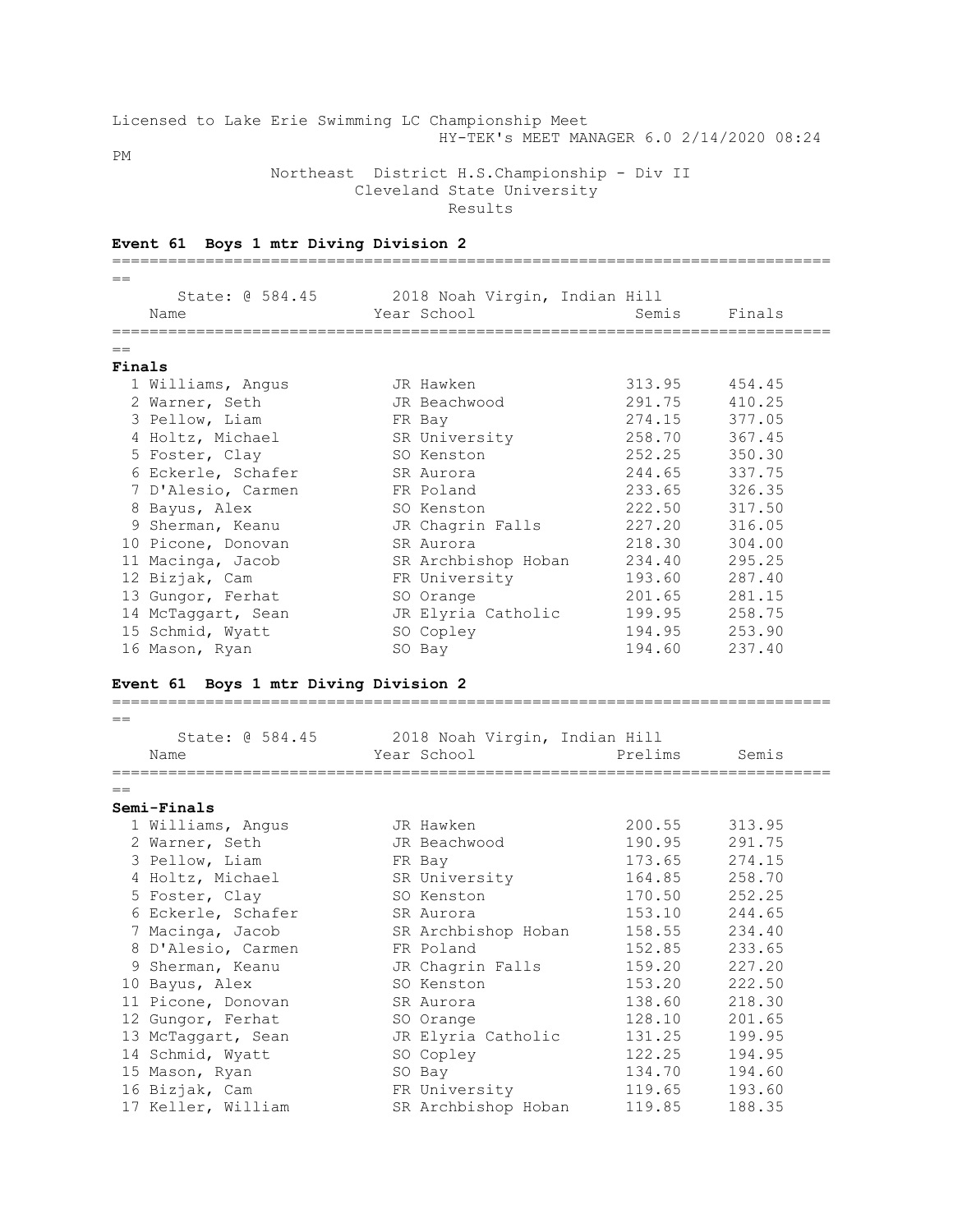|      | 18 Kantorovich, Arik                           | SO University                 | 125.25 | 187.95  |
|------|------------------------------------------------|-------------------------------|--------|---------|
|      | 19 Drsek, Joe                                  | SO Kenston                    | 117.60 | 184.20  |
|      | 20 Sawyer, Griffin                             | SO Rocky River                | 119.50 | 164.40  |
|      | Event 61 Boys 1 mtr Diving Division 2          |                               |        |         |
| $==$ |                                                |                               |        |         |
|      | State: @ 584.45                                | 2018 Noah Virgin, Indian Hill |        |         |
|      | Name                                           | Year School                   | Seed   | Prelims |
| $==$ |                                                |                               |        |         |
|      | Preliminaries                                  |                               |        |         |
|      | 1 Williams, Angus                              | JR Hawken                     | 435.20 | 200.55  |
|      | 2 Warner, Seth                                 | JR Beachwood                  | 390.40 | 190.95  |
|      | 3 Pellow, Liam                                 | FR Bay                        | 357.15 | 173.65  |
|      | 4 Foster, Clay                                 | SO Kenston                    | 367.30 | 170.50  |
|      | 5 Holtz, Michael                               | SR University                 | 324.50 | 164.85  |
|      | 6 Sherman, Keanu                               | JR Chagrin Falls              | 300.10 | 159.20  |
|      | 7 Macinga, Jacob                               | SR Archbishop Hoban           | 293.95 | 158.55  |
|      | 8 Bayus, Alex                                  | SO Kenston                    | 305.35 | 153.20  |
|      | 9 Eckerle, Schafer                             | SR Aurora                     | 361.75 | 153.10  |
|      | 10 D'Alesio, Carmen                            | FR Poland                     | 208.65 | 152.85  |
|      | 11 Picone, Donovan                             | SR Aurora                     | 256.65 | 138.60  |
|      | 12 Mason, Ryan                                 | SO Bay                        | 253.00 | 134.70  |
|      | 13 McTaggart, Sean                             | JR Elyria Catholic            | 236.20 | 131.25  |
|      | 14 Gungor, Ferhat                              | SO Orange                     | 264.35 | 128.10  |
|      | 15 Kantorovich, Arik                           | SO University                 | 291.70 | 125.25  |
|      | 16 Schmid, Wyatt                               | SO Copley                     | 149.85 | 122.25  |
|      | 17 Keller, William                             | SR Archbishop Hoban           | 273.05 | 119.85  |
|      | 18 Bizjak, Cam                                 | FR University                 | 324.50 | 119.65  |
|      | 19 Sawyer, Griffin                             | SO Rocky River                | 250.15 | 119.50  |
|      | 20 Drsek, Joe                                  | SO Kenston                    | 185.05 | 117.60  |
|      | 21 Kloder, Dylan Max                           | SR Chardon                    | ΝP     | 116.85  |
|      | 22 Bodine, Brady                               | SO Archbishop Hoban           | 250.20 | 111.45  |
|      | 23 Hoff, Spencer                               | SR Tallmadge                  | NP.    | 110.95  |
|      | 24 Allyn, Fisher                               | JR Hawken                     | 240.25 | 110.65  |
|      | 25 Hallowell, Luke                             | JR Rocky River                | 249.35 | 103.85  |
|      | 26 Slabaugh, Luke                              | FR CVCA                       | NP.    | 103.60  |
|      | 27 Hackett, Joey                               | SR Archbishop Hoban           | 189.55 | 101.95  |
|      | 28 Gevisser, Joshua                            | SO Hawken                     | 211.55 | 97.30   |
|      | 29 Tannenbaum, Noah                            | SO Beachwood                  | 237.00 | 94.90   |
|      | 30 Kooyman, Dylan                              | SR Chardon                    | NP     | 94.35   |
|      | 31 Duffy, Daniel                               | JR Ndcl                       | 211.15 | 88.20   |
|      | 32 Blumel, Will                                | FR Poland                     | NP.    | 86.45   |
|      |                                                |                               |        |         |
|      | Event 62 Boys 200 Yard Medley Relay Division 2 |                               |        |         |
|      |                                                |                               |        |         |
| $==$ |                                                |                               |        |         |

 State: @ 1:31.67 2011 University Stang, Schneider, Stack, Malone District: # 1:34.48 2/2011 University Stang, Schneider, Stack, Malone School School Seed Finals =============================================================================  $=$  1 Hunting Valley University Scho 1:40.72 1:36.52 1) Tekieli, Nicolas SR 2) Savage, Colin SR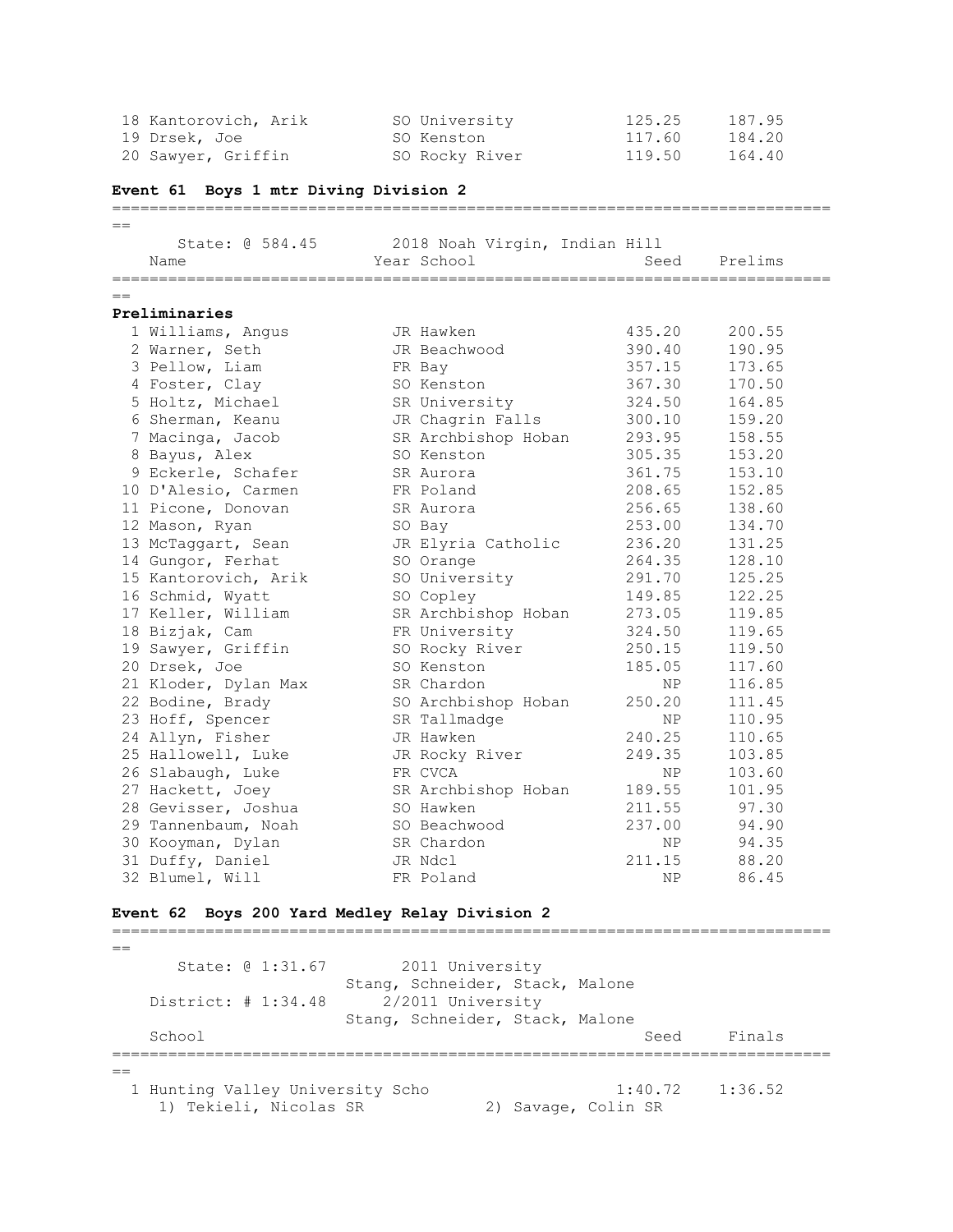3) Applebaum, Frank SR 4) Guruprasad, Prajwal SR 23.38 51.28 (27.90) 1:14.73 (23.45) 1:36.52 (21.79) 2 Chagrin Falls 1:41.26 1:38.15 1) Rooney, Joshua SO 2) Tropf, Michael JR 3) Cashy, John SR 4) Reboul, Clark SR 25.57 53.25 (27.68) 1:16.68 (23.43) 1:38.15 (21.47) 3 Gates Mills Hawken 1:41.33 1:38.23 1) Esposito, Jacob SO 2) Forsythe, Hunter SR 3) Brown, Connor JR 4) Pioro, Philip SR 24.87 52.20 (27.33) 1:15.85 (23.65) 1:38.23 (22.38) 4 Beachwood 1:43.71 1:39.05 1) Nguyen, Hoang JR 2) Ornstein, Sam SO 3) Colmenares, Gabriel SR 4) Keyerleber, Matthew SR 25.60 54.07 (28.47) 1:17.00 (22.93) 1:39.05 (22.05) 5 Canfield 1:41.34 1:39.63 1) Fritz, Connor JR 2) Schaab, Ty JR 3) Dietz, Luke SO 4) Peckman, Matthew SR 25.38 53.89 (28.51) 1:18.58 (24.69) 1:39.63 (21.05) 6 Rocky River 1:43.13 1:41.33 1) Helms, Drew SO 2) Devorace, Braden SO 3) Morris, Garrett SR 4) Carter, Aidan SO 26.62 54.00 (27.38) 1:18.75 (24.75) 1:41.33 (22.58) 7 Aurora 1:42.27 1:41.72 1) Good, Jacob SO 2) Hybil, Jon SO 3) Zamary, Connor SO 4) Meyer, Nate SR 26.23 54.49 (28.26) 1:18.43 (23.94) 1:41.72 (23.29) 8 Copley 1:44.69 1:42.69 1) Madden, Jackson SR 2) Hertz, Joshua JR 3) Jones, Ricky JR 4) McGrath, Daniel SO 27.28 54.16 (26.88) 1:19.15 (24.99) 1:42.69 (23.54) 9 Richfield Revere 1:44.73 1:44.14 1) An, Eric SR 2) Cowie, Flynn SO 3) Scott, Ryan SR 4) Modlik, James SR 26.86 56.22 (29.36) 1:21.54 (25.32) 1:44.14 (22.60) 10 Gates Mills Gilmour Academy 1:48.82 1:44.25 1) Lewis, Andrew FR 2) Bryant, Deaglan FR 3) Vanone, Matt SR 4) Figurella, Alex SO 28.31 58.67 (30.36) 1:21.20 (22.53) 1:44.25 (23.05) 11 Poland Seminary 1:47.01 1:47.28 1) Blasko, Van SO 2) Dunham, Derek FR 3) Wilson, Jason SR 4) Lattanzio, Chris FR 26.76 58.63 (31.87) 1:24.40 (25.77) 1:47.28 (22.88) 12 Cuyahoga Valley Christian Acad 1:47.65 1:47.76 1) Wodrich, Josh SR 2) Volk, Russell SR 3) Wodrich, Jacob JR 4) Campbell, Logan SO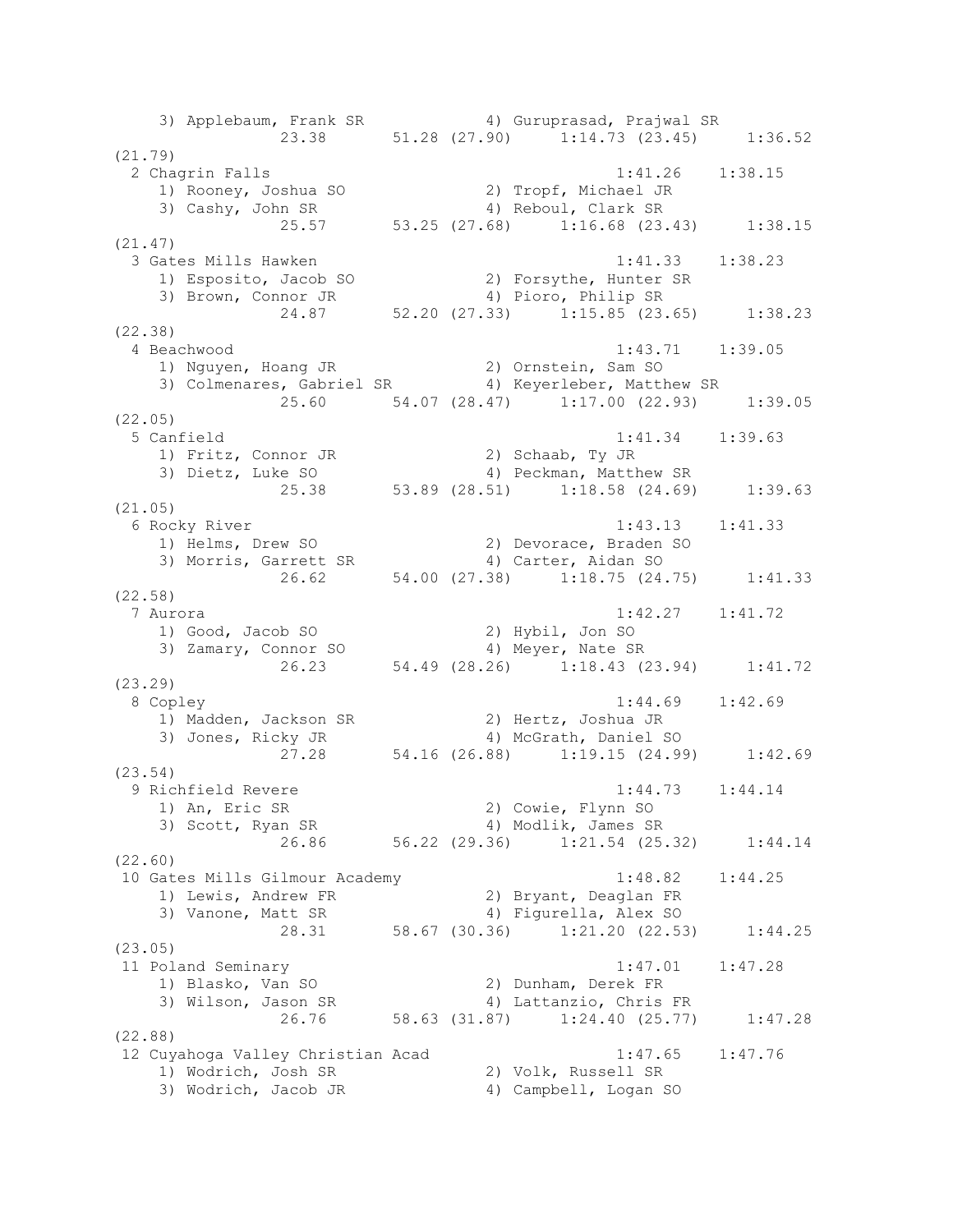25.65 53.06 (27.41) 1:22.18 (29.12) 1:47.76 (25.58) 13 Chesterland West Geauga 1:49.79 1:49.27 1) Burdecki, Joshua JR 2) Pesto, Max SR 3) Harvey, Eli SR 4) Aronov, Steven SR 3) Harvey, Eli SR (30.70) 4) Aronov, Steven SR (27.91 58.61 (30.70) 1:25.01 (26.40) 1:49.27 (24.26) 14 Bay Village Bay 1:50.50 1:49.57 1) Rosler, Matthew SO 2) Hewko, Mason SR 3) Miedza, Simon SO 4) Starowesky, Connor SR 29.41 57.51 (28.10) 1:24.21 (26.70) 1:49.57 (25.36) 15 Canton Central Catholic 1:52.68 1:51.20 1) Kurtz, Andy SR 2) Minarcheck, Brenden FR<br>3) Belden, Jack JR 3, 2, 4, Minarcheck, Jaden JR 3) Belden, Jack JR 4) Minarcheck, Jaden JR 26.75 59.96 (33.21) 1:26.22 (26.26) 1:51.20 (24.98) 16 Hubbard 1:51.56 1:51.48 1) O'Hara, Declan SR 2) Walley, Giovanni FR 3) Panozzo, Dominic SO 4) Esposito, Sam SO 30.85 1:02.02 (31.17) 1:26.17 (24.15) 1:51.48 (25.31) 17 Chagrin Falls Kenston 1:52.88 1:52.01 1) Drsek, Joe SO 2) Raudins, Bruno SR 3) Adams, Tyler SR 4) Korenowski, Nick SO 29.73 58.89 (29.16) 1:27.46 (28.57) 1:52.01 (24.55) 18 Archbishop Hoban 1:52.30 1:53.64 1) Johnson, Michael JR 2) Zhou, Mukun FR 3) Kurtz, Samuel JR 4) Buemi, Nicholas FR 29.73 1:03.41 (33.68) 1:29.12 (25.71) 1:53.64 (24.52) 19 Akron St Vincent St Mary 1:54.47 1:55.20 1) Vereecken, Drew JR 2) Chicoski, Ethan SO 3) O'Connor, Matthew JR 4) Tomaszewski, Brendan SO 29.31 1:01.24 (31.93) 1:28.20 (26.96) 1:55.20 (27.00) -- Chardon Notre Dame Cathedral L 1:46.02 DQ 1) Ratka, Jonathan FR 2) Petronzio, Michael SR 3) King, Christian SR 4) Ingram, Andrew SO 25.47 1:01.09 (35.62) 1:21.09 (20.00) DQ (23.06)

### **Event 63 Boys 200 Yard Freestyle Division 2**

 $=$ State: @ 1:34.02 2018 Cody Bybee, Bellbrook District: # 1:39.01 2/21/2009 Ian Stewart-Bates, University Name **Year School** Seed Finals =============================================================================  $-$  1 Faulkner, Carter SR University 1:50.31 1:45.64 23.95 50.39 (26.44) 1:18.15 (27.76) 1:45.64 (27.49) 2 Applebaum, Frank SR University 1:46.98 1:45.67 23.74 50.13 (26.39) 1:18.41 (28.28) 1:45.67 (27.26)

=============================================================================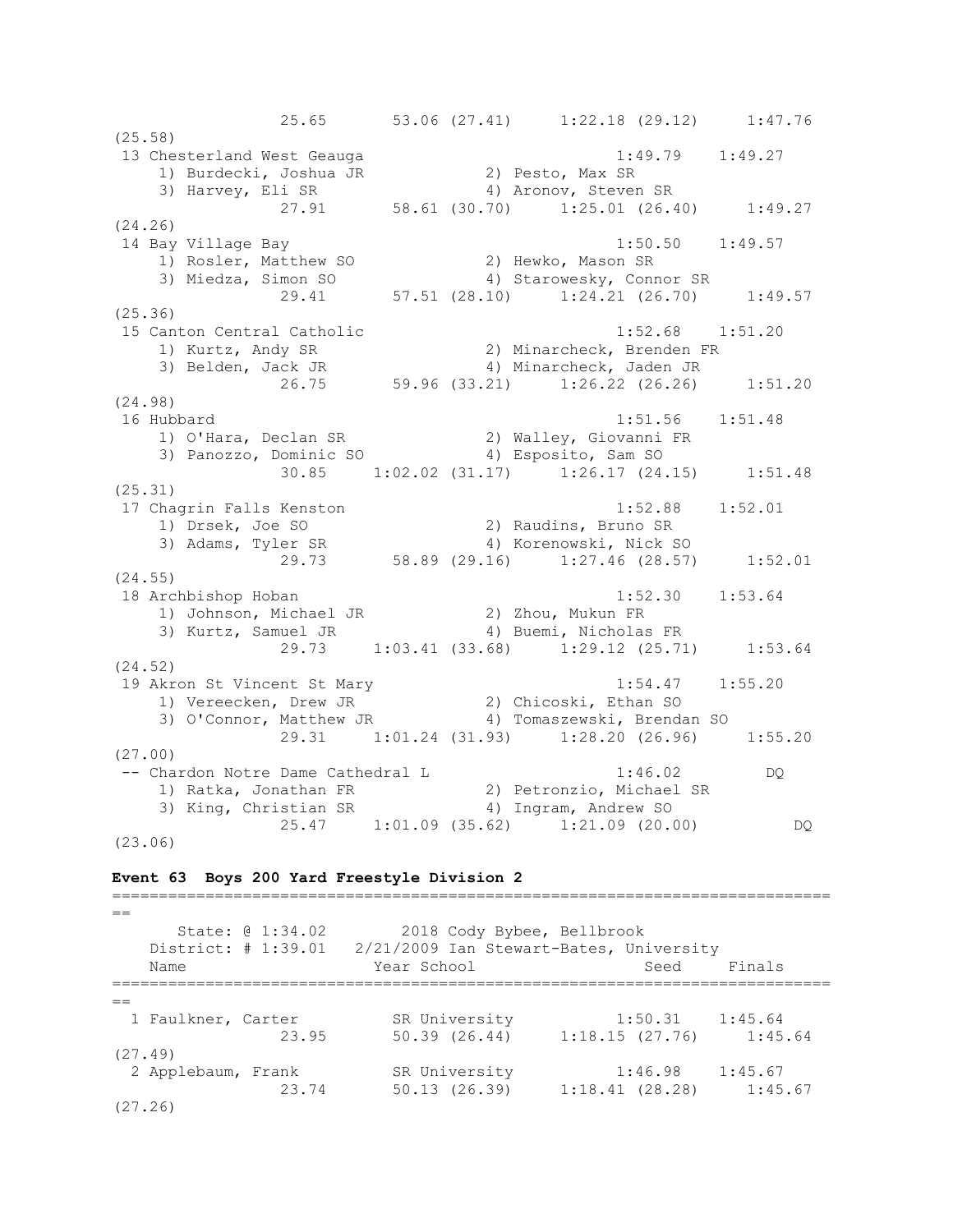3 Butler, Michael JR Hawken 1:49.59 1:45.74 24.69 51.76 (27.07) 1:19.21 (27.45) 1:45.74  $(26.53)$ <br>4 Dietz, Will 4 Dietz, Will SO Hawken 1:47.51 1:46.79 24.74 51.80 (27.06) 1:19.58 (27.78) 1:46.79 (27.21) 5 Greenberg, Lucas SO Hawken 1:51.25 1:47.67 24.85 52.13 (27.28) 1:20.43 (28.30) 1:47.67 (27.24) 6 Koenen, Lachlan JR Chardon 1:51.76 1:48.62 25.03 52.55 (27.52) 1:20.65 (28.10) 1:48.62 (27.97) 7 Panozzo, Dominic SO Hubbard 1:50.50 1:48.90 24.30 51.08 (26.78) 1:19.56 (28.48) 1:48.90  $(29.34)$ <br>8 Dietz, Luke 8 Dietz, Luke SO Canfield 1:48.69 1:49.49 24.41 51.51 (27.10) 1:19.87 (28.36) 1:49.49 (29.62) 9 Ricci, David JR Hawken 1:51.60 1:49.89 25.11 53.02 (27.91) 1:21.78 (28.76) 1:49.89 (28.11) 10 Modlik, James SR Revere 1:52.36 1:50.97 24.89 52.94 (28.05) 1:22.49 (29.55) 1:50.97 (28.48) 11 Riser, Andrew JR Liberty 1:56.15 1:51.51 24.68 52.39 (27.71) 1:22.01 (29.62) 1:51.51 (29.50) 12 Esdon, Michael FR Rocky River 1:55.72 1:51.62 25.49 54.00 (28.51) 1:23.28 (29.28) 1:51.62 (28.34) 13 Rinehart, Van SR Perry 1:55.16 1:51.65 25.34 53.29 (27.95) 1:22.55 (29.26) 1:51.65 (29.10) 14 Bender, Nathan FR Chardon 1:50.93 1:51.66 25.58 53.45 (27.87) 1:22.61 (29.16) 1:51.66 (29.05)<br>15 Ingram, Andrew 15 Ingram, Andrew SO Ndcl 1:55.13 1:51.69 24.96 53.61 (28.65) 1:23.13 (29.52) 1:51.69 (28.56) 16 Scott, Ryan SR Revere 1:54.91 1:52.30 25.96 54.05 (28.09) 1:23.01 (28.96) 1:52.30 (29.29) 17 Carter, Aidan SO Rocky River 1:55.22 1:52.33 25.43 53.48 (28.05) 1:23.11 (29.63) 1:52.33 (29.22) 18 Farkas, Tyler FR University 1:55.67 1:53.09 25.55 54.39 (28.84) 1:24.24 (29.85) 1:53.09 (28.85) 19 Figurella, Alex SO Gilmour 1:57.68 1:53.41 25.99 54.67 (28.68) 1:24.41 (29.74) 1:53.41 (29.00) 20 Burnett, Cameron FR Canfield 1:55.65 1:53.93 25.81 54.75 (28.94) 1:24.82 (30.07) 1:53.93 (29.11) 21 Buemi, Nicholas FR Archbishop Hoban 1:57.82 1:54.34 26.29 54.55 (28.26) 1:24.50 (29.95) 1:54.34 (29.84)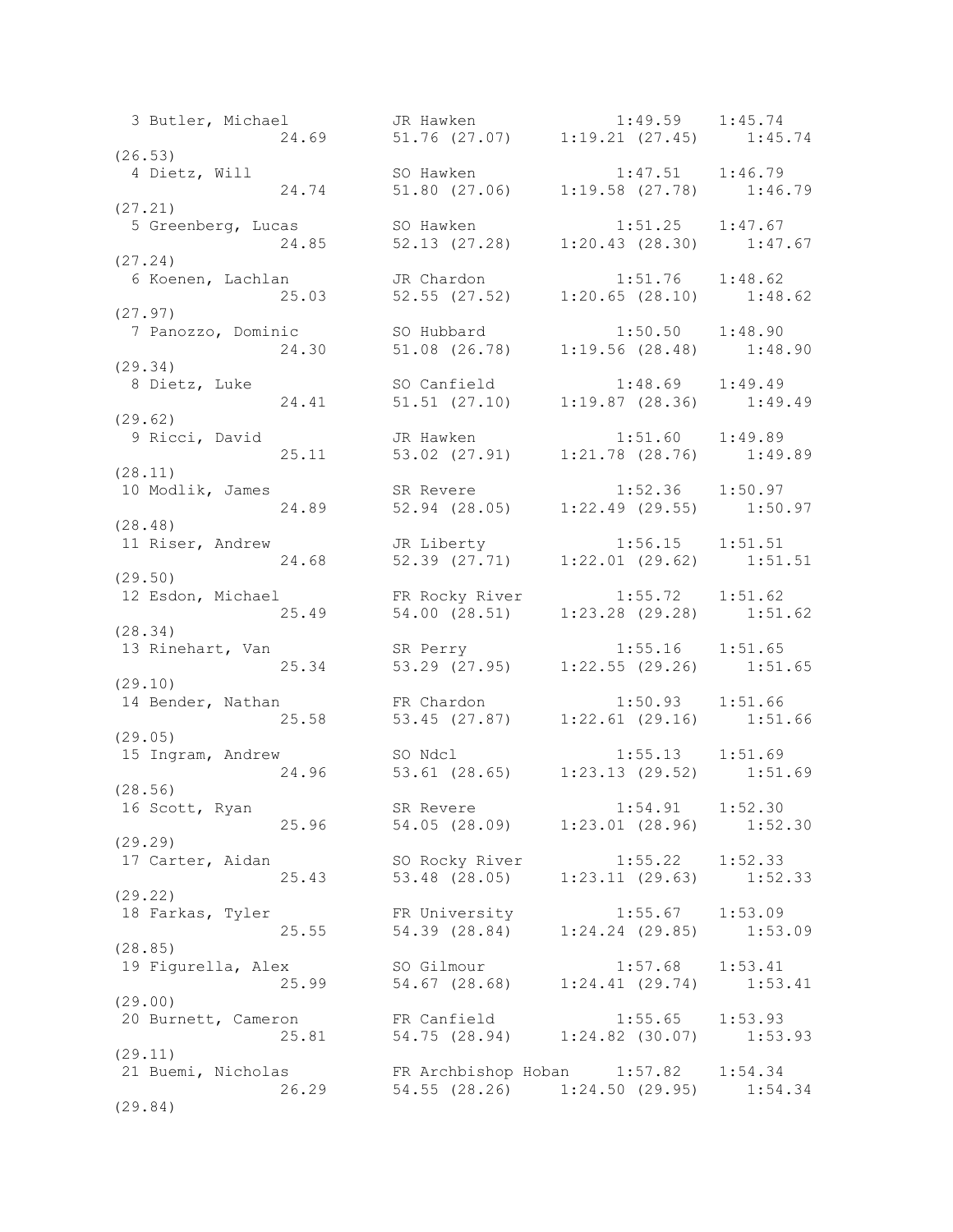22 Hupp, Henry FR Canton South 1:55.20 1:54.67 25.95 54.53 (28.58) 1:24.84 (30.31) 1:54.67 (29.83) 23 O'Connell, Ryan FR Vasj 1:58.33 1:55.09 25.89 54.74 (28.85) 1:24.75 (30.01) 1:55.09 (30.34) 24 Wile, Caleb SR Orrville 1:57.10 1:56.60<br>25.97 55.08 (29.11) 1:25.67 (30.59) 1:56. 25.97 55.08 (29.11) 1:25.67 (30.59) 1:56.60 (30.93) 25 Smith, Parker FR Archbishop Hoban 1:55.13 1:57.05 26.04 55.84 (29.80) 1:26.87 (31.03) 1:57.05 (30.18) 26 Sundquist, Jonah SO Geneva 1:57.38 1:57.18 26.82 57.08 (30.26) 1:27.40 (30.32) 1:57.18 (29.78) 27 Meyer, Nate SR Aurora 1:56.97 1:57.51 26.36 55.73 (29.37) 1:26.81 (31.08) 1:57.51 (30.70) 28 Jones, Sean SR Lake Catholic 1:56.47 1:58.04 25.83 54.88 (29.05) 1:25.95 (31.07) 1:58.04 (32.09)<br>29 Blasko, Van 26.80 Bland 1:58.42 1:58.19<br>26.80 56.45 (29.65) 1:27.34 (30.89) 1:58. 26.80 56.45 (29.65) 1:27.34 (30.89) 1:58.19 (30.85) 30 Vereecken, Drew JR Svsm 1:58.27 2:00.19 26.73 56.20 (29.47) 1:27.81 (31.61) 2:00.19

(32.38)

### **Event 64 Boys 200 Yard IM Division 2**

=============================================================================  $-$ State: @ 1:48.52 2019 Owen Conley, Waynesville District: # 1:51.18 2/21/2013 Austin Quinn, Chagrin Falls Name Year School Seed Finals =============================================================================  $-$  1 Podrez, Alex JR Hawken 1:57.72 1:51.70 24.88 52.62 (27.74) 1:25.42 (32.80) 1:51.70 (26.28) 2 Tekieli, Nicolas SR University 1:57.69 1:55.05 24.21 51.57 (27.36) 1:26.25 (34.68) 1:55.05 (28.80) 3 Brown, Connor JR Hawken 2:01.11 1:56.16 24.88 53.50 (28.62) 1:28.37 (34.87) 1:56.16 (27.79) 4 Mindek, Jared JR Howland 2:02.43 1:59.00 25.80 56.70 (30.90) 1:29.80 (33.10) 1:59.00 (29.20) 5 Forsythe, Hunter SR Hawken 2:03.44 1:59.10<br>25.36 56.31 (30.95) 1:29.35 (33.04) 1:59 25.36 56.31 (30.95) 1:29.35 (33.04) 1:59.10 (29.75) 6 Hertz, Joshua JR Copley 2:04.67 2:00.30 27.94 59.49 (31.55) 1:31.44 (31.95) 2:00.30 (28.86) 7 Liao, Donovan JR Hawken 2:10.47 2:03.47 26.88 58.80 (31.92) 1:33.21 (34.41) 2:03.47 (30.26)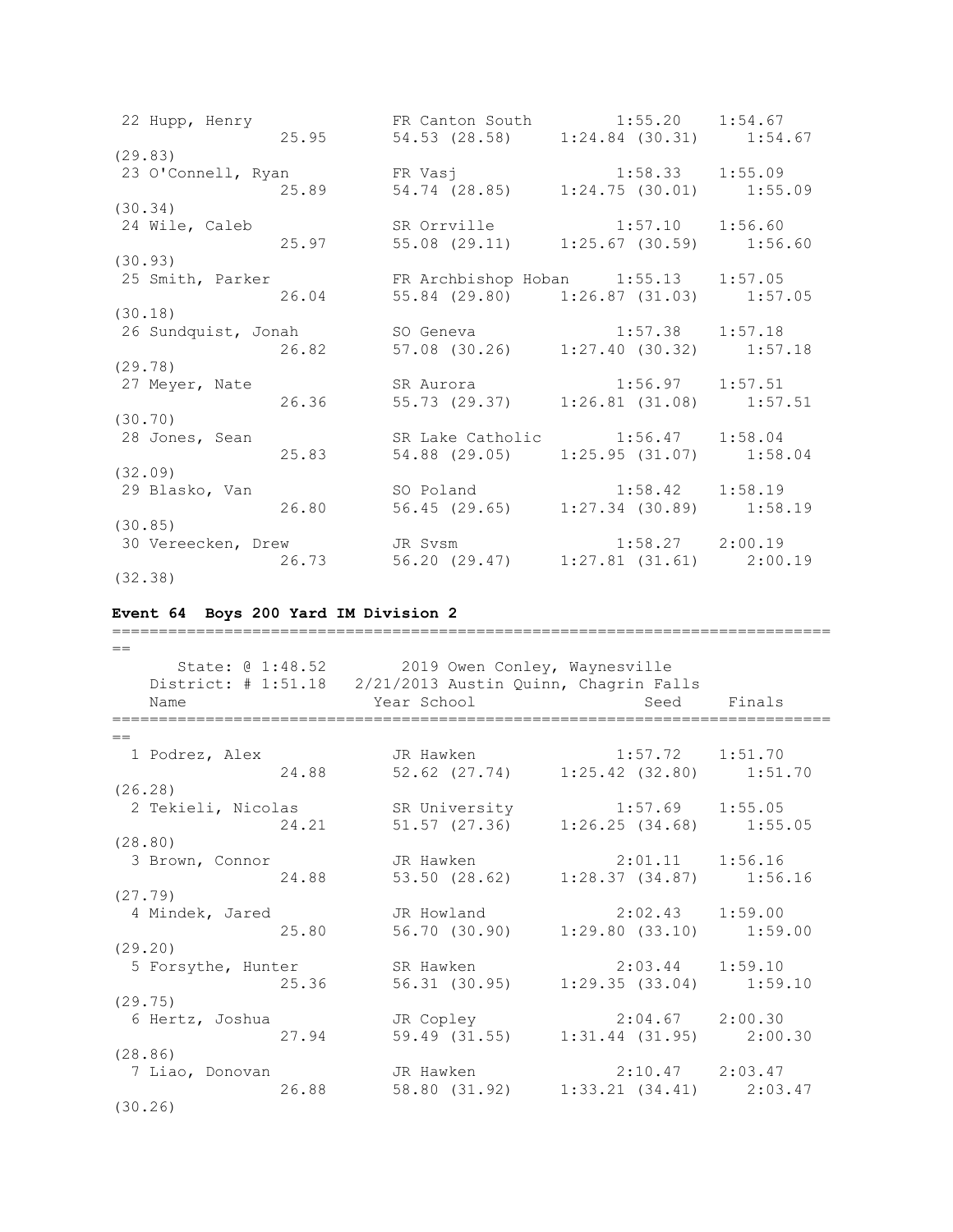8 Wodrich, Josh SR CVCA 2:06.29 2:04.16 26.49 56.64 (30.15) 1:35.21 (38.57) 2:04.16  $(28.95)$ <br>9 Jiang, Ethan 9 Jiang, Ethan JR University 2:09.63 2:06.46 26.58 57.97 (31.39) 1:36.82 (38.85) 2:06.46 (29.64) 10 Zamary, Connor SO Aurora 2:10.34 2:07.01 25.40 57.98 (32.58) 1:36.89 (38.91) 2:07.01 (30.12)<br>11 Helms, Drew 11 Helms, Drew SO Rocky River 2:13.26 2:09.01 27.12 1:00.77 (33.65) 1:39.50 (38.73) 2:09.01 (29.51) 12 Flora, Cooper JR Cloverleaf 2:07.58 2:09.02 26.12 58.89 (32.77) 1:38.39 (39.50) 2:09.02 (30.63)<br>13 Good, Jacob 13 Good, Jacob SO Aurora 2:09.81 2:10.24 26.74 58.61 (31.87) 1:39.03 (40.42) 2:10.24 (31.21) 14 An, Eric SR Revere 2:09.29 2:10.74 26.69 1:00.15 (33.46) 1:39.10 (38.95) 2:10.74 (31.64) 15 Bryant, Deaglan FR Gilmour 2:14.53 2:11.38 27.69 1:02.34 (34.65) 1:40.69 (38.35) 2:11.38 (30.69) 16 McGrath, Daniel SO Copley 2:10.48 2:11.51 28.03 1:02.46 (34.43) 1:40.30 (37.84) 2:11.51 (31.21) 17 Faulkner, Jack FR University 2:13.17 2:12.41 27.75 59.51 (31.76) 1:40.87 (41.36) 2:12.41 (31.54) 18 Harvey, Eli SR West Geauga 2:12.29 2:14.64 28.21 1:02.85 (34.64) 1:43.78 (40.93) 2:14.64 (30.86) 19 Bailey, Alex SR Aurora 2:14.78 2:14.65 27.58 1:02.72 (35.14) 1:43.61 (40.89) 2:14.65 (31.04)<br>20 Yilmaz, Nart 20 Yilmaz, Nart FR Rocky River 2:16.86 2:15.22 29.06 1:02.02 (32.96) 1:42.89 (40.87) 2:15.22 (32.33) 21 Conde, Pablo SO Andrews Osborne 2:18.43 2:16.39 29.36 1:02.54 (33.18) 1:45.33 (42.79) 2:16.39 (31.06) 22 Wilson, Jason SR Poland 2:11.91 2:16.76 27.25 59.91 (32.66) 1:41.14 (41.23) 2:16.76 (35.62) 23 Sapochetti, Collin JR Aurora 2:20.09 2:19.48 29.82 1:07.97 (38.15) 1:45.60 (37.63) 2:19.48 (33.88) 24 Campbell, Jackson SO Revere 2:20.16 2:19.92 29.17 1:03.06 (33.89) 1:47.75 (44.69) 2:19.92 (32.17) 25 Markley, Jack SO Tallmadge 2:20.02 2:19.94 27.68 1:03.73 (36.05) 1:47.42 (43.69) 2:19.94 (32.52) 26 Lewin, Benjamin JR Beachwood 2:20.24 2:20.64 28.81 1:06.06 (37.25) 1:45.70 (39.64) 2:20.64 (34.94)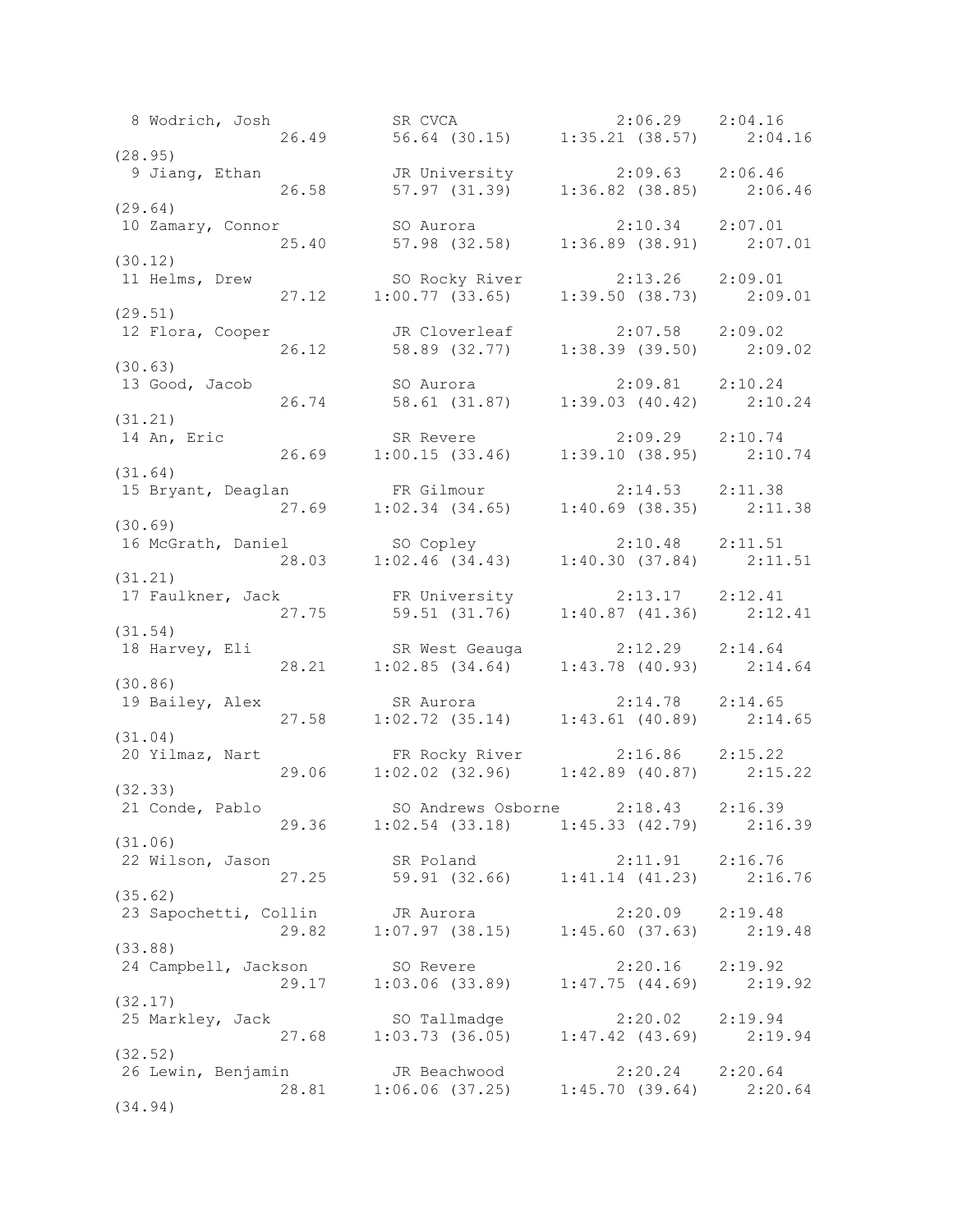| 27 Mignogna, Maxwell    | SO Chagrin Falls           | 2:22.28        | 2:21.21 |
|-------------------------|----------------------------|----------------|---------|
|                         | 1:04.70(34.60)<br>30.10    | 1:49.89(45.19) | 2:21.21 |
| (31, 32)                |                            |                |         |
| 28 Johnson, Tate        | FR Revere                  | 2:21.95        | 2:21.98 |
|                         | $1:07.94$ (37.18)<br>30.76 | 1:49.50(41.56) | 2:21.98 |
| (32.48)                 |                            |                |         |
| 29 Tomaszewski, Brendan | SO Sysm                    | 2:23.41        | 2:32.04 |
|                         | $1:09.62$ (36.76)<br>32.86 | 1:58.06(48.44) | 2:32.04 |
| (33.98)                 |                            |                |         |

#### **Event 65 Boys 50 Yard Freestyle Division 2**

=============================================================================  $=$  State: @ 19.62 2012 Erik Risolvato, Lima Shawnee District: # 20.39 2/14/2020 Will Rose, Alliance Name Year School Seed Finals ============================================================================= == 1 Rose, Will SR Alliance 21.24 20.39# 2 Savage, Colin SR University 21.22 21.05 3 Morris, Aiden SR Rocky River 21.85 21.44 4 Reboul, Clark SR Chagrin Falls 22.13 21.66 5 Peckman, Matthew SR Canfield 22.17 21.89 6 Kreis, David JR Fairview Park 22.27 21.98 7 Vanone, Matt SR Gilmour 22.49 22.09 8 Guruprasad, Prajwal SR University 22.88 22.44 9 Pioro, Philip SR Hawken 23.17 22.58 10 Broz, Parker SR Chagrin Falls 22.99 22.67 11 Muckle, Zachary SO Chagrin Falls 23.54 22.77 12 King, Christian SR Ndcl 23.24 22.78 13 Bystrom, Grady JR Beachwood 23.79 J22.78 14 Kooyman, Mason SR Chardon 23.18 22.81 15 Nguyen, Hoang JR Beachwood 23.20 22.89 16 McKnight, Ryan SR Alliance 23.02 22.94 17 Reed, Donovan JR Hawken 23.39 22.96 18 Minick, Luke JR Archbishop Hoban 23.53 23.01 19 Belden, Jack JR Central Catholic 23.52 23.10 20 Fritz, Connor JR Canfield 23.05 23.13 21 Jones, Ricky JR Copley 23.32 23.16 22 Cowie, Flynn SO Revere 23.20 23.19 23 Ernst, Spencer SO University 23.23 23.22 24 Lattanzio, Chris FR Poland 23.13 23.44 25 Killian, Adam SO Aurora 23.71 23.50 26 Chicoski, Ethan SO Svsm 23.68 23.70 27 Jang, Isaac SR Orange 23.57 23.91 28 Schmidt, Matthew SR Hawken 23.67 24.02 29 Meyer, Nate SR Aurora 23.76 24.15 30 Miedza, Simon SO Bay 23.50 24.30

## **Event 66 Boys 100 Yard Butterfly Division 2**

=============================================================================  $=$  State: @ 46.97 2017 Cody Bybee, Bellbrook District: # 48.93 2/15/2017 Zeb Hart, Hawken School Name The Year School Seed Finals =============================================================================  $=$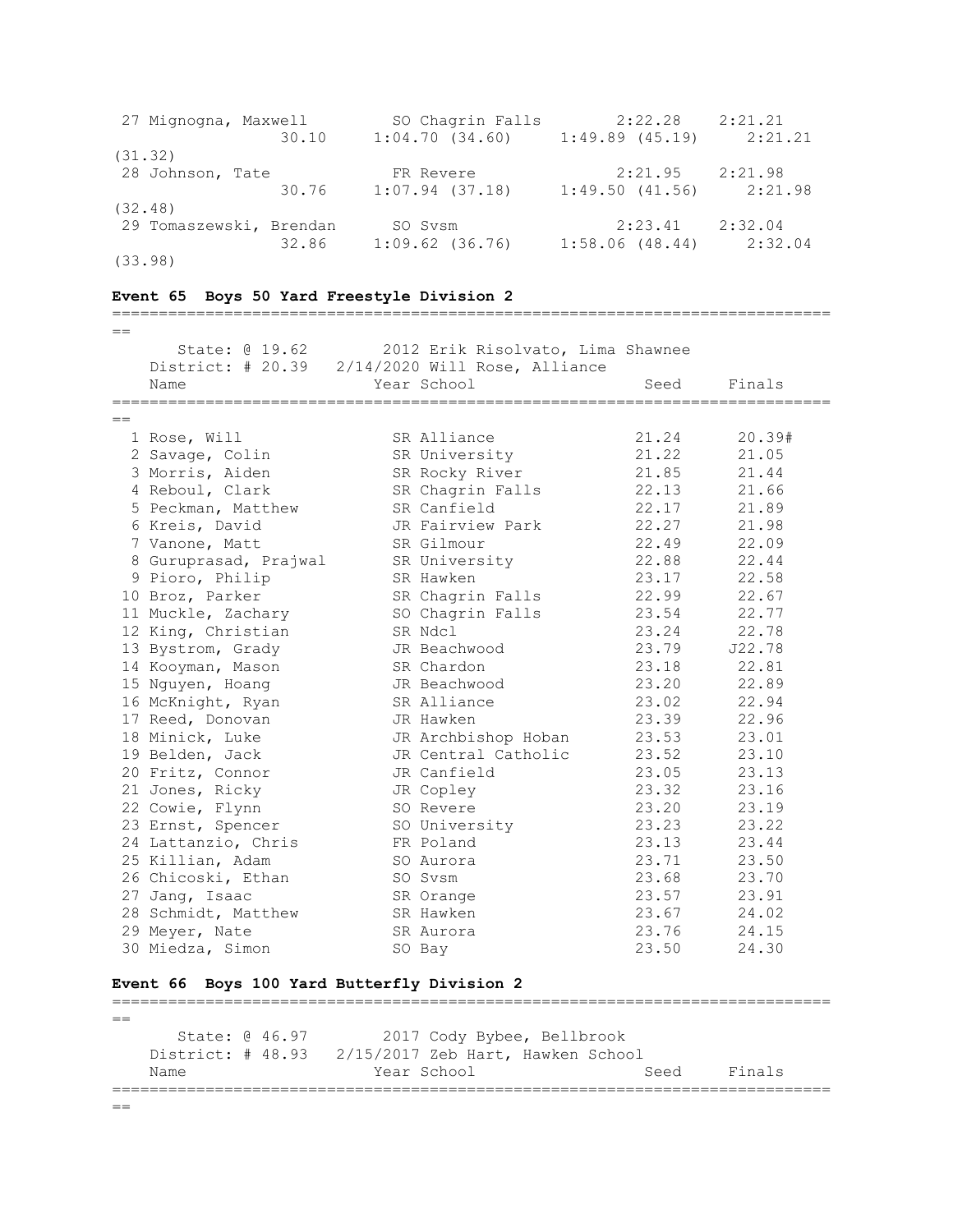| 1 Applebaum, Frank<br>23.63   | SR University<br>49.93 (26.30)       | 53.02   | 49.93   |
|-------------------------------|--------------------------------------|---------|---------|
| 2 Colmenares, Gabriel         | SR Beachwood                         | 54.11   | 52.23   |
| 23.79<br>3 Cashy, John        | 52.23 (28.44)<br>SR Chagrin Falls    | 53.83   | 52.26   |
| 24.38<br>4 Vanone, Matt       | 52.26 (27.88)<br>SR Gilmour          | 54.40   | 52.55   |
| 24.08<br>5 Brown, Connor      | 52.55 (28.47)<br>JR Hawken           | 54.25   | 52.92   |
| 24.70<br>6 O'Brien, Jack      | 52.92 (28.22)<br>SR University       | 55.28   | 53.06   |
| 24.52                         | 53.06 (28.54)                        |         |         |
| 7 Esposito, Jacob<br>24.76    | SO Hawken<br>53.78 (29.02)           | 55.44   | 53.78   |
| 8 Morris, Madan<br>25.44      | SO Hawken<br>54.21 (28.77)           | 56.46   | 54.21   |
| 9 Zamary, Connor<br>24.99     | SO Aurora<br>54.57 (29.58)           | 55.17   | 54.57   |
| 10 Munz, Bobby<br>25.29       | SO Chagrin Falls<br>54.97 (29.68)    | 57.70   | 54.97   |
| 11 Morris, Garrett            | SR Rocky River                       | 57.73   | 55.33   |
| 25.58<br>12 Ornstein, Sam     | 55.33 (29.75)<br>SO Beachwood        | 58.01   | 55.36   |
| 25.48<br>13 Minick, Luke      | 55.36 (29.88)<br>JR Archbishop Hoban | 56.31   | 55.38   |
| 26.00<br>14 Schmidt, Matthew  | 55.38 (29.38)<br>SR Hawken           | 55.99   | 56.02   |
| 26.27<br>15 Flora, Cooper     | 56.02 (29.75)<br>JR Cloverleaf       | 56.57   | 56.53   |
| 26.31                         | 56.53 (30.22)                        |         |         |
| 16 Scott, Ryan<br>25.96       | SR Revere<br>$56.65$ $(30.69)$       | 57.17   | 56.65   |
| 17 Burdecki, Joshua<br>26.88  | JR West Geauga<br>57.73 (30.85)      | 58.90   | 57.73   |
| 18 Figurella, Alex<br>27.14   | SO Gilmour<br>58.00 (30.86)          | 1:00.32 | 58.00   |
| 19 Bailey, Alex<br>27.12      | SR Aurora<br>58.33 (31.21)           | 58.58   | 58.33   |
| 20 Hupp, Henry                | FR Canton South                      | 58.73   | 59.16   |
| 27.59<br>21 Markley, Jack     | 59.16 (31.57)<br>SO Tallmadge        | 58.55   | 59.61   |
| 26.82<br>22 Kurtz, Samuel     | 59.61 (32.79)<br>JR Archbishop Hoban | 59.99   | 59.82   |
| 27.54<br>23 Ziegler, Ian      | 59.82 (32.28)<br>SO Salem Senior     | 59.07   | 59.95   |
| 28.11<br>24 Harvey, Eli       | 59.95 (31.84)<br>SR West Geauga      | 58.19   | 1:00.00 |
| 27.69<br>25 Rega, Thomas      | 1:00.00(32.31)<br>JR Independence    | 1:00.11 | 1:01.26 |
| 28.22                         | 1:01.26(33.04)                       |         |         |
| 26 Hewko, Mason<br>27.64      | SR Bay<br>1:01.95(34.31)             | 1:02.23 | 1:01.95 |
| 27 Angelino, Matthew<br>29.31 | SO Chagrin Falls<br>1:02.30(32.99)   | 1:01.96 | 1:02.30 |
| 28 Rozic, Connor<br>27.10     | SO Chardon<br>$1:02.54$ (35.44)      | 1:02.53 | 1:02.54 |
| 29 Korenowski, Nick           | SO Kenston                           | 1:02.78 | 1:03.23 |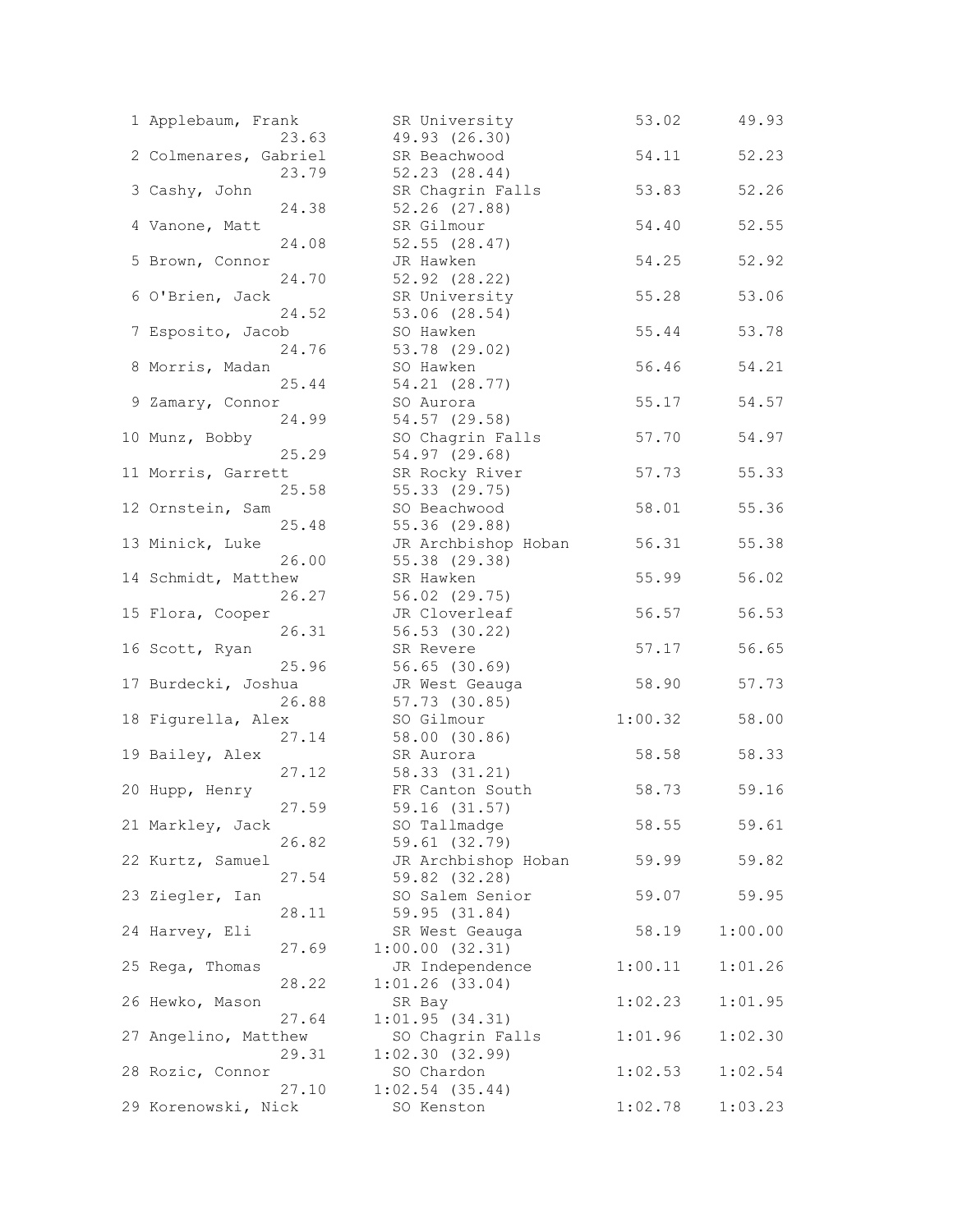# 28.06 1:03.23 (35.17)

# **Event 67 Boys 100 Yard Freestyle Division 2**

| $=$ $=$ |                         |                                                 |       |        |
|---------|-------------------------|-------------------------------------------------|-------|--------|
|         | State: @ 43.75          | 2018 Cody Bybee, Bellbrook                      |       |        |
|         |                         | District: # 45.31 2/14/2020 Will Rose, Alliance |       |        |
|         | Name                    | Year School                                     | Seed  | Finals |
|         |                         |                                                 |       |        |
| $==$    |                         |                                                 |       |        |
|         | 1 Rose, Will            | SR Alliance                                     | 47.64 | 45.31# |
|         | 21.95                   | 45.31 (23.36)                                   |       |        |
|         | 2 Morris, Aiden         | SR Rocky River                                  | 48.15 | 46.67  |
|         | 22.25                   | $46.67$ $(24.42)$                               |       |        |
|         | 3 Savage, Colin         | SR University                                   | 48.79 | 47.62  |
|         | 22.36                   | 47.62 (25.26)                                   |       |        |
|         | 4 Kreis, David          | JR Fairview Park                                | 48.35 | 47.79  |
|         | 22.80                   | 47.79 (24.99)                                   |       |        |
|         | 5 Peckman, Matthew      | SR Canfield                                     | 50.07 | 48.93  |
|         | 23.27                   | 48.93 (25.66)                                   |       |        |
|         | 6 Riser, Andrew         | JR Liberty                                      | 51.80 | 49.07  |
|         | 23.18                   | 49.07 (25.89)                                   |       |        |
|         | 7 Keyerleber, Matthew   | SR Beachwood                                    | 51.08 | 49.12  |
|         | 23.37                   | 49.12 (25.75)                                   |       |        |
|         | 8 Panozzo, Dominic      | SO Hubbard                                      | 49.29 | 49.30  |
|         | 23.11                   | 49.30 (26.19)                                   |       |        |
|         | 9 Guruprasad, Prajwal   | SR University                                   | 51.21 | 49.34  |
|         | 23.12                   | 49.34 (26.22)                                   |       |        |
|         | 10 Dietz, Luke          | SO Canfield                                     | 49.56 | 49.97  |
|         | 23.75                   | 49.97 (26.22)                                   |       |        |
|         | 11 Devorace, Braden     | SO Rocky River                                  | 50.54 | 50.18  |
|         | 23.83                   | $50.18$ $(26.35)$                               |       |        |
|         | 12 Ernst, Spencer       | SO University                                   | 51.80 | 50.57  |
|         | 24.13                   | 50.57(26.44)                                    |       |        |
|         | 12 McKnight, Ryan       | SR Alliance                                     | 50.86 | 50.57  |
|         | 23.86                   | $50.57$ $(26.71)$                               |       |        |
|         | 14 Modlik, James        | SR Revere                                       | 51.22 | 50.59  |
|         | 24.29                   | 50.59 (26.30)                                   |       |        |
|         | 15 Hybil, Jon           | SO Aurora                                       | 51.40 | 50.71  |
|         | 23.94                   | 50.71 (26.77)                                   |       |        |
|         | 16 Rinehart, Van        | SR Perry                                        | 50.97 | 50.77  |
|         | 24.35                   | 50.77(26.42)                                    |       |        |
|         | 17 Belden, Jack         | JR Central Catholic                             | 51.66 | 50.98  |
|         | 23.95                   | 50.98 (27.03)                                   |       |        |
|         | 18 Jones, Ricky         | JR Copley                                       | 51.40 | 51.06  |
|         | 24.11                   | 51.06 (26.95)                                   |       |        |
|         | 19 Fair, Gray           | SO Hawken                                       | 52.44 | 51.26  |
|         | 24.32                   | $51.26$ $(26.94)$                               |       |        |
|         | 20 Kooyman, Mason       | SR Chardon                                      | 51.88 | 51.27  |
|         | 24.25                   | $51.27$ $(27.02)$                               |       |        |
|         | 21 Rogers, Levi         | SO Chardon                                      | 51.80 | 51.33  |
|         | 24.19<br>22 Jones, Sean | 51.33 (27.14)                                   | 51.15 |        |
|         | 24.14                   | SR Lake Catholic<br>51.51 (27.37)               |       | 51.51  |
|         | 23 Lattanzio, Chris     | FR Poland                                       | 51.14 | 51.53  |
|         | 24.42                   | $51.53$ $(27.11)$                               |       |        |
|         | 24 Morrison, Ethan      | JR Conneaut                                     | 52.16 | 51.74  |
|         |                         |                                                 |       |        |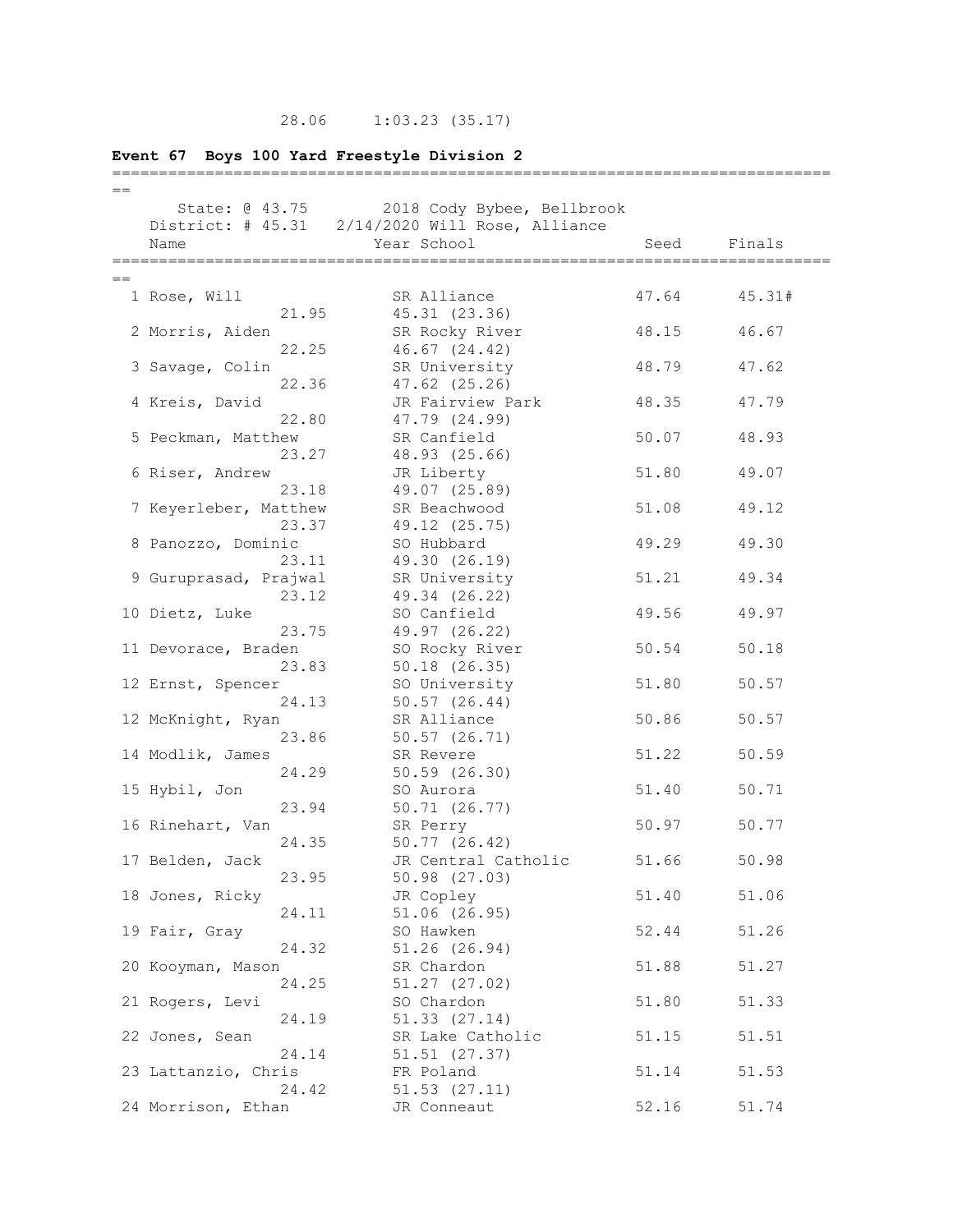|                  | 24.77 | 51.74 (26.97)       |       |       |
|------------------|-------|---------------------|-------|-------|
| 25 Volk, Russell |       | SR CVCA             | 50.27 | 51.85 |
|                  | 24.51 | 51.85(27.34)        |       |       |
| 25 Sullivan, Ian |       | FR University       | 51.58 | 51.85 |
|                  | 24.19 | 51.85(27.66)        |       |       |
| 27 Reed, Donovan |       | JR Hawken           | 52.71 | 51.91 |
|                  | 25.04 | 51.91 (26.87)       |       |       |
| 28 Wells, Nick   |       | SR Elyria Catholic  | 52.45 | 52.68 |
|                  | 24.87 | 52.68 (27.81)       |       |       |
| 29 Yang, Lucas   |       | SO Beachwood        | 52.41 | 52.75 |
|                  | 25.41 | 52.75(27.34)        |       |       |
| 30 Smith, Parker |       | FR Archbishop Hoban | 52.21 | 53.36 |
|                  | 25.53 | 53.36 (27.83)       |       |       |

=============================================================================

# **Event 68 Boys 500 Yard Freestyle Division 2**

| $=$                                                                                        |                                                            |                     |             |
|--------------------------------------------------------------------------------------------|------------------------------------------------------------|---------------------|-------------|
| State: @ 4:24.31 2014 Brock Turner, Dayton Oakwood                                         |                                                            |                     |             |
| District: # 4:31.04 2/2014 Jason Quinn, Chagrin Falls                                      |                                                            |                     |             |
| Name                                                                                       | Year School                                                |                     | Seed Finals |
|                                                                                            |                                                            |                     |             |
| $=$ $=$                                                                                    |                                                            |                     |             |
| 1 Butler, Michael JR Hawken 4:51.22 4:48.03<br>25.13 53.05 (27.92) 1:22.01 (28.96) 1:51.37 |                                                            |                     |             |
|                                                                                            |                                                            |                     |             |
| (29.36)                                                                                    |                                                            |                     |             |
| $2:21.02$ (29.65) $2:50.65$ (29.63) $3:20.63$ (29.98) $3:50.51$                            |                                                            |                     |             |
| (29.88)                                                                                    |                                                            |                     |             |
| $4:20.24$ (29.73) $4:48.03$ (27.79)                                                        |                                                            |                     |             |
| 2 Dietz, Will                                                                              |                                                            |                     |             |
|                                                                                            | SO Hawken<br>25.79 54.20 (28.41) 1:22.84 (28.64) 1:52.29   |                     |             |
| (29.45)                                                                                    |                                                            |                     |             |
| $2:22.28$ (29.99) $2:52.17$ (29.89) $3:22.04$ (29.87) $3:51.94$                            |                                                            |                     |             |
| (29.90)                                                                                    |                                                            |                     |             |
| $4:20.97$ (29.03) $4:48.84$ (27.87)                                                        |                                                            |                     |             |
| 3 Faulkner, Carter SR University 4:58.55 4:51.58                                           |                                                            |                     |             |
|                                                                                            | 24.72 52.51 (27.79) 1:21.33 (28.82) 1:50.89                |                     |             |
| (29.56)                                                                                    |                                                            |                     |             |
| 2:20.84 (29.95) 2:50.90 (30.06) 3:21.28 (30.38) 3:51.71                                    |                                                            |                     |             |
| (30.43)                                                                                    |                                                            |                     |             |
| $4:21.85$ (30.14) $4:51.58$ (29.73)                                                        |                                                            |                     |             |
| 4 Greenberg, Lucas 50 Hawken 5:04.16 4:54.57                                               |                                                            |                     |             |
|                                                                                            | 26.10 55.28 (29.18) 1:25.02 (29.74) 1:55.23                |                     |             |
| (30.21)                                                                                    |                                                            |                     |             |
| 2:25.38 (30.15) 2:55.34 (29.96) 3:25.46 (30.12) 3:55.66                                    |                                                            |                     |             |
| (30.20)                                                                                    |                                                            |                     |             |
| $4:25.64$ (29.98) $4:54.57$ (28.93)                                                        |                                                            |                     |             |
| 5 Koenen, Lachlan Marchardon                                                               |                                                            | $5:00.37$ $4:56.21$ |             |
|                                                                                            | 26.17 54.99 (28.82) 1:24.65 (29.66) 1:54.47                |                     |             |
| (29.82)                                                                                    |                                                            |                     |             |
|                                                                                            | 2:24.26 (29.79)  2:55.02 (30.76)  3:25.68 (30.66)  3:55.89 |                     |             |
| (30.21)                                                                                    |                                                            |                     |             |
| $4:26.40$ (30.51) $4:56.21$ (29.81)                                                        |                                                            |                     |             |
| 6 Ricci, David                                                                             | JR Hawken 5:07.72 4:58.85                                  |                     |             |
|                                                                                            | 25.75 54.80 (29.05) 1:24.69 (29.89) 1:55.26                |                     |             |
| (30.57)                                                                                    |                                                            |                     |             |
| $2:25.96(30.70)$ $2:56.92(30.96)$ $3:28.11(31.19)$ $3:59.26$                               |                                                            |                     |             |
| (31.15)                                                                                    |                                                            |                     |             |
|                                                                                            |                                                            |                     |             |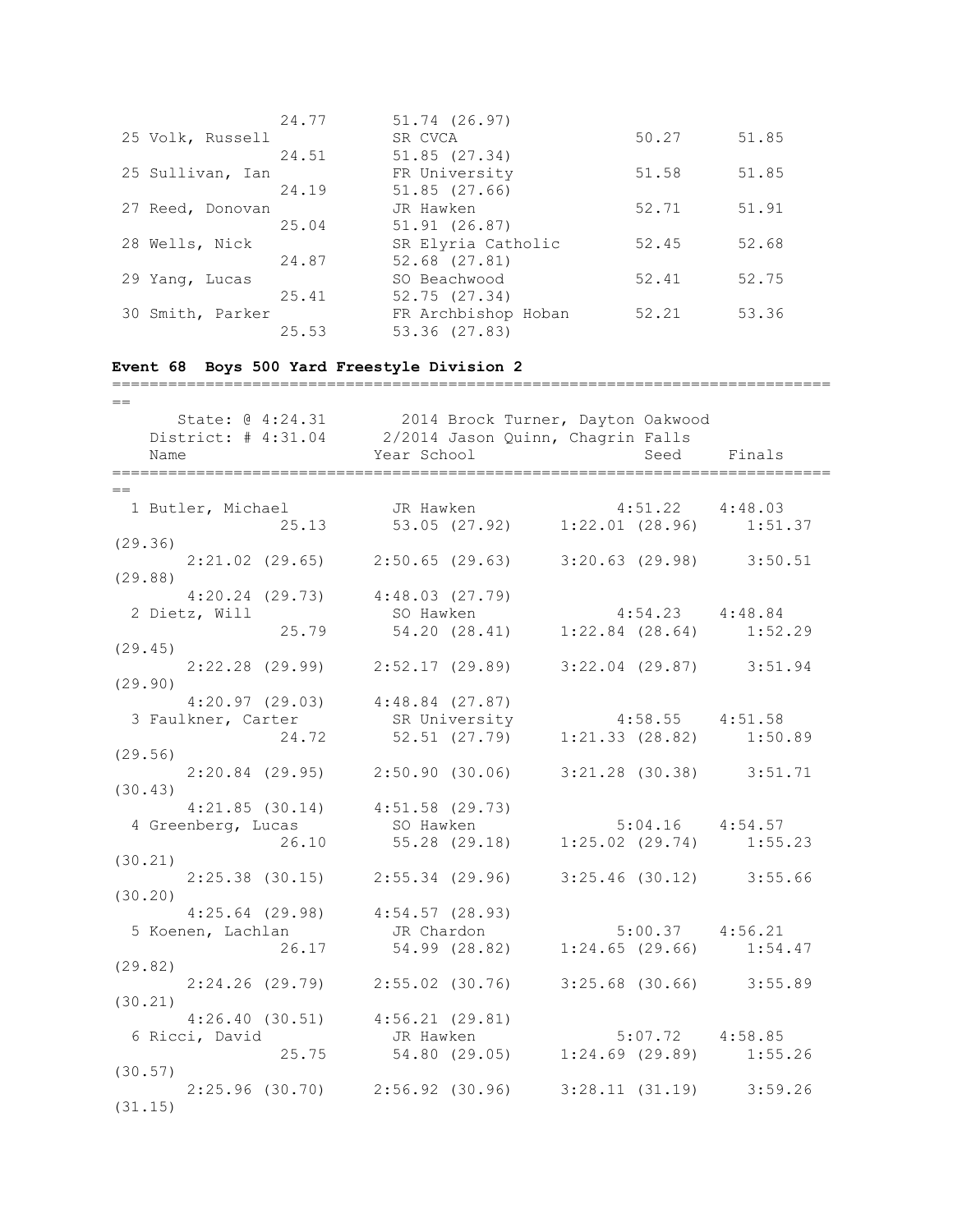|         |                     | $4:29.84$ (30.58) $4:58.85$ (29.01)                                                                                                                                                                                                                               |                     |  |
|---------|---------------------|-------------------------------------------------------------------------------------------------------------------------------------------------------------------------------------------------------------------------------------------------------------------|---------------------|--|
|         |                     | 7 Esdon, Michael FR Rocky River 5:02.62 4:59.49<br>26.50 55.41 (28.91) 1:25.35 (29.94) 1:55.75                                                                                                                                                                    |                     |  |
|         |                     |                                                                                                                                                                                                                                                                   |                     |  |
| (30.40) |                     |                                                                                                                                                                                                                                                                   |                     |  |
|         |                     | $2:26.49$ (30.74) $2:56.73$ (30.24) $3:26.70$ (29.97) $3:58.18$                                                                                                                                                                                                   |                     |  |
| (31.48) |                     |                                                                                                                                                                                                                                                                   |                     |  |
|         |                     | $4:29.62$ (31.44) $4:59.49$ (29.87)                                                                                                                                                                                                                               |                     |  |
|         |                     |                                                                                                                                                                                                                                                                   |                     |  |
|         |                     |                                                                                                                                                                                                                                                                   |                     |  |
|         |                     |                                                                                                                                                                                                                                                                   |                     |  |
| (30.51) |                     |                                                                                                                                                                                                                                                                   |                     |  |
|         |                     | 2:27.30 (30.57) 2:58.33 (31.03) 3:29.48 (31.15) 4:00.66                                                                                                                                                                                                           |                     |  |
| (31.18) |                     |                                                                                                                                                                                                                                                                   |                     |  |
|         |                     | $4:31.24$ (30.58) $5:00.35$ (29.11)                                                                                                                                                                                                                               |                     |  |
|         | 9 Jiang, Ethan      | 24 (30.36) 5:00.33 (29.11)<br>than JR University 5:07.83 5:04.01<br>26.26 55.26 (29.00) 1:25.59 (30.33) 1:56.31                                                                                                                                                   |                     |  |
|         |                     |                                                                                                                                                                                                                                                                   |                     |  |
| (30.72) |                     |                                                                                                                                                                                                                                                                   |                     |  |
|         |                     |                                                                                                                                                                                                                                                                   |                     |  |
|         |                     | $2:27.51$ (31.20) $2:58.70$ (31.19) $3:30.31$ (31.61) $4:02.18$                                                                                                                                                                                                   |                     |  |
| (31.87) |                     |                                                                                                                                                                                                                                                                   |                     |  |
|         |                     | $4:33.30$ $(31.12)$ $5:04.01$ $(30.71)$                                                                                                                                                                                                                           |                     |  |
|         |                     | 4:33.30 (31.12) 3:04.01 (30.71)<br>10 Bender, Nathan FR Chardon 5:02.88 5:04.64<br>26.79 55.89 (29.10) 1:25.79 (29.90) 1:56.83                                                                                                                                    |                     |  |
|         |                     |                                                                                                                                                                                                                                                                   |                     |  |
| (31.04) |                     |                                                                                                                                                                                                                                                                   |                     |  |
|         |                     | $2:27.61$ (30.78) $2:58.77$ (31.16) $3:30.32$ (31.55) $4:02.34$                                                                                                                                                                                                   |                     |  |
| (32.02) |                     |                                                                                                                                                                                                                                                                   |                     |  |
|         |                     | $4:33.77$ $(31.43)$ $5:04.64$ $(30.87)$                                                                                                                                                                                                                           |                     |  |
|         |                     |                                                                                                                                                                                                                                                                   |                     |  |
|         |                     | 11 Buemi, Nicholas FR Archbishop Hoban 5:11.39 5:08.32                                                                                                                                                                                                            |                     |  |
|         | 26.58               | 55.87 (29.29) 1:26.37 (30.50) 1:57.92                                                                                                                                                                                                                             |                     |  |
| (31.55) |                     |                                                                                                                                                                                                                                                                   |                     |  |
|         |                     | 2:30.33 (32.41) 3:02.38 (32.05) 3:34.56 (32.18) 4:06.66                                                                                                                                                                                                           |                     |  |
| (32.10) |                     |                                                                                                                                                                                                                                                                   |                     |  |
|         |                     | 4:38.26 (31.60) 5:08.32 (30.06)<br>dquist, Jonah 5:08.32 (30.06) 5:07.16 5:11.99<br>27.97 58.13 (30.16) 1:29.75 (31.62) 2:01.31                                                                                                                                   |                     |  |
|         |                     | 12 Sundquist, Jonah 50 Geneva                                                                                                                                                                                                                                     |                     |  |
|         |                     |                                                                                                                                                                                                                                                                   |                     |  |
| (31.56) |                     |                                                                                                                                                                                                                                                                   |                     |  |
|         |                     | 2:33.40 (32.09) 3:05.82 (32.42) 3:37.90 (32.08) 4:09.91                                                                                                                                                                                                           |                     |  |
| (32.01) |                     |                                                                                                                                                                                                                                                                   |                     |  |
|         |                     |                                                                                                                                                                                                                                                                   |                     |  |
|         |                     | 4:41.52 (31.61) 5:11.99 (30.47)<br>abitsky, Alan JR Orange 5:20.79 5:13.59<br>26.50 56.43 (29.93) 1:27.51 (31.08) 1:59.25                                                                                                                                         |                     |  |
|         | 13 Golubitsky, Alan |                                                                                                                                                                                                                                                                   |                     |  |
|         |                     |                                                                                                                                                                                                                                                                   |                     |  |
| (31.74) |                     |                                                                                                                                                                                                                                                                   |                     |  |
|         |                     | $2:31.70$ (32.45) $3:03.98$ (32.28) $3:36.83$ (32.85) $4:09.32$                                                                                                                                                                                                   |                     |  |
| (32.49) |                     |                                                                                                                                                                                                                                                                   |                     |  |
|         |                     | $4:41.82$ (32.50) $5:13.59$ (31.77)                                                                                                                                                                                                                               |                     |  |
|         |                     | version and the contract of the contract of the contract of the contract of the contract of the contract of the contract of the contract of the contract of the contract of the contract of the contract of the contract of th<br>14 Burnett, Cameron FR Canfield |                     |  |
|         |                     |                                                                                                                                                                                                                                                                   |                     |  |
|         |                     |                                                                                                                                                                                                                                                                   |                     |  |
| (32.18) |                     |                                                                                                                                                                                                                                                                   |                     |  |
|         |                     | 2:33.45 (32.36) 3:06.08 (32.63) 3:38.74 (32.66) 4:11.29                                                                                                                                                                                                           |                     |  |
| (32.55) |                     |                                                                                                                                                                                                                                                                   |                     |  |
|         |                     | $4:44.04$ (32.75) $5:13.96$ (29.92)                                                                                                                                                                                                                               |                     |  |
|         |                     |                                                                                                                                                                                                                                                                   |                     |  |
|         |                     | 15 Carter, Philip FR Rocky River 5:29.61 5:16.93<br>26.80 57.63 (30.83) 1:29.60 (31.97) 2:03.04                                                                                                                                                                   |                     |  |
| (33.44) |                     |                                                                                                                                                                                                                                                                   |                     |  |
|         |                     | $2:36.11$ (33.07) 3:09.13 (33.02) 3:41.81 (32.68) 4:14.84                                                                                                                                                                                                         |                     |  |
| (33.03) |                     |                                                                                                                                                                                                                                                                   |                     |  |
|         |                     | $4:47.30$ (32.46) $5:16.93$ (29.63)                                                                                                                                                                                                                               |                     |  |
|         |                     |                                                                                                                                                                                                                                                                   |                     |  |
|         | 16 Bailey, Max      | FR Aurora                                                                                                                                                                                                                                                         | $5:22.58$ $5:17.43$ |  |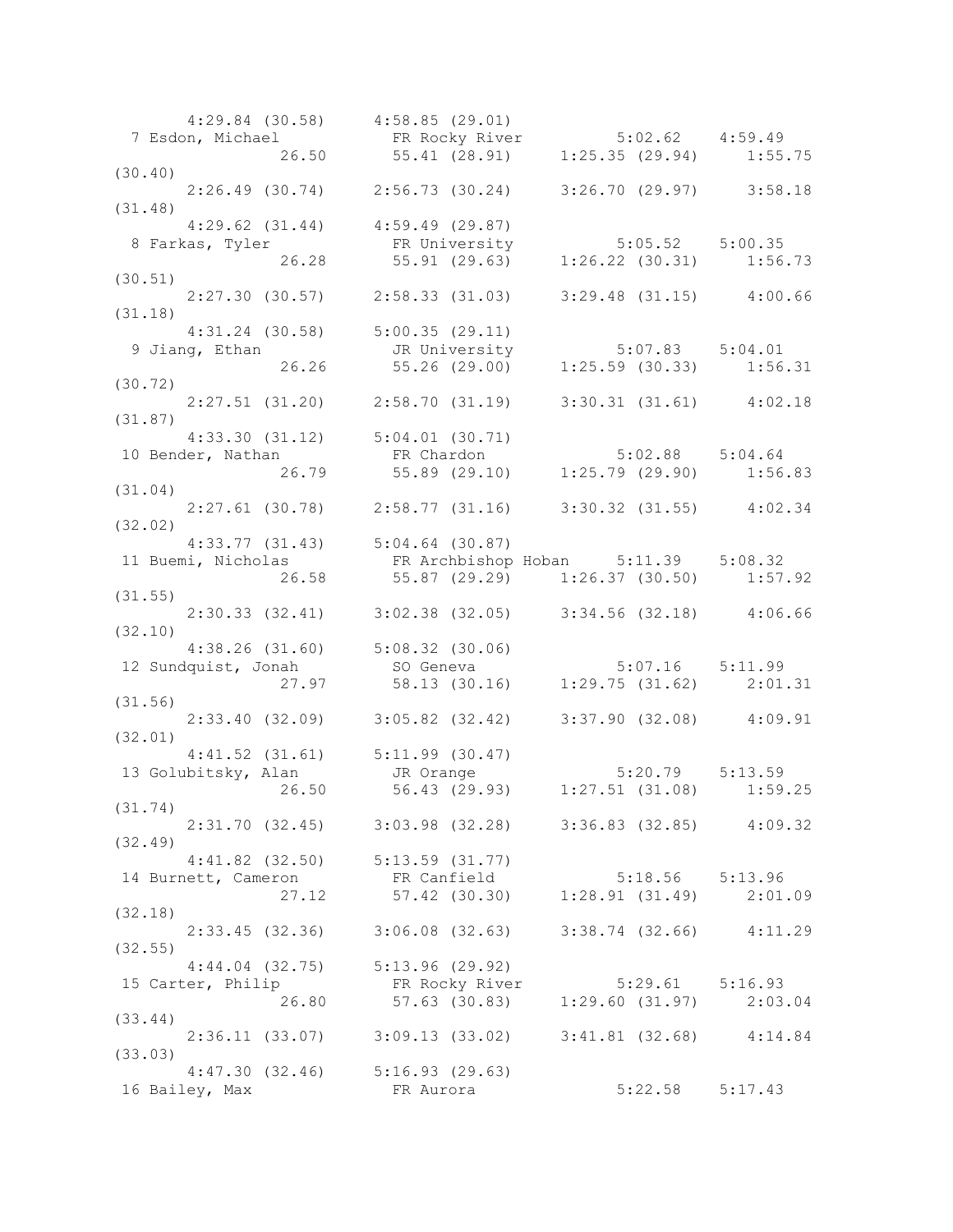|                                                                                                                               | 26.64 57.08 (30.44) 1:28.90 (31.82) 2:01.53                                     |                     |  |
|-------------------------------------------------------------------------------------------------------------------------------|---------------------------------------------------------------------------------|---------------------|--|
| (32.63)                                                                                                                       |                                                                                 |                     |  |
| $2:34.20$ (32.67) 3:06.79 (32.59) 3:39.69 (32.90) 4:12.87                                                                     |                                                                                 |                     |  |
| (33.18)                                                                                                                       |                                                                                 |                     |  |
| $4:45.80$ (32.93) $5:17.43$ (31.63)                                                                                           |                                                                                 |                     |  |
| 17 Dicello IV, J.D.<br>28.47 59.48 (31.01) 1:31.52 (32.04) 2:03.96<br>32.44)                                                  |                                                                                 |                     |  |
|                                                                                                                               |                                                                                 |                     |  |
| (32.44)                                                                                                                       |                                                                                 |                     |  |
| $2:36.70$ (32.74) $3:09.45$ (32.75) $3:41.78$ (32.33) $4:14.75$                                                               |                                                                                 |                     |  |
| (32.97)                                                                                                                       |                                                                                 |                     |  |
|                                                                                                                               |                                                                                 |                     |  |
| $4:47.31$ (32.56) $5:18.37$ (31.06)                                                                                           |                                                                                 |                     |  |
| 18 Klug, Max                                                                                                                  | FR Chagrin Falls 5:21.10 5:20.95                                                |                     |  |
|                                                                                                                               | 28.06 59.30 (31.24) 1:31.04 (31.74) 2:03.46                                     |                     |  |
| (32.42)                                                                                                                       |                                                                                 |                     |  |
|                                                                                                                               | 2:36.25 (32.79) 3:09.35 (33.10) 3:42.84 (33.49) 4:16.40                         |                     |  |
| (33.56)                                                                                                                       |                                                                                 |                     |  |
| $4:49.37$ (32.97) $5:20.95$ (31.58)                                                                                           |                                                                                 |                     |  |
|                                                                                                                               |                                                                                 |                     |  |
| 19 Feeney, Tyler 5.23.32 5:21.85<br>26.52 56.81 (30.29) 1:28.99 (32.18) 2:01.68                                               |                                                                                 |                     |  |
| (32.69)                                                                                                                       |                                                                                 |                     |  |
| $2:34.65$ (32.97) 3:08.07 (33.42) 3:42.00 (33.93) 4:15.85                                                                     |                                                                                 |                     |  |
| (33.85)                                                                                                                       |                                                                                 |                     |  |
|                                                                                                                               |                                                                                 |                     |  |
| $4:49.57$ (33.72) $5:21.85$ (32.28)                                                                                           |                                                                                 |                     |  |
|                                                                                                                               |                                                                                 |                     |  |
| 4:49.57 (33.72) 5:21.85 (32.28)<br>20 Vereecken, Drew JR Svsm 5:22.45 5:23.78<br>28.24 59.18 (30.94) 1:31.13 (31.95) 2:03.65  |                                                                                 |                     |  |
| (32.52)                                                                                                                       |                                                                                 |                     |  |
| $2:36.65$ (33.00) $3:10.20$ (33.55) $3:44.11$ (33.91) $4:17.85$                                                               |                                                                                 |                     |  |
| (33.74)                                                                                                                       |                                                                                 |                     |  |
|                                                                                                                               |                                                                                 |                     |  |
|                                                                                                                               |                                                                                 |                     |  |
| 4:51.18 (33.33) 5:23.78 (32.60)<br>21 Kimberly, Ryan so Copley 5:31.48 5:24.24<br>28.53 59.84 (31.31) 1:32.17 (32.33) 2:05.75 |                                                                                 |                     |  |
| (33.58)                                                                                                                       |                                                                                 |                     |  |
|                                                                                                                               | 2:38.87 (33.12) 3:12.57 (33.70) 3:46.39 (33.82) 4:19.89                         |                     |  |
| (33.50)                                                                                                                       |                                                                                 |                     |  |
|                                                                                                                               |                                                                                 |                     |  |
| $4:53.28$ (33.39) $5:24.24$ (30.96)                                                                                           |                                                                                 |                     |  |
| 22 Broz, Ben                                                                                                                  | FR Chagrin Falls 5:29.69 5:25.84<br>27.90 59.00 (31.10) 1:31.68 (32.68) 2:04.32 |                     |  |
|                                                                                                                               |                                                                                 |                     |  |
| (32.64)                                                                                                                       |                                                                                 |                     |  |
| $2:37.75$ (33.43) $3:11.49$ (33.74) $3:46.35$ (34.86) $4:20.75$                                                               |                                                                                 |                     |  |
| (34.40)                                                                                                                       |                                                                                 |                     |  |
| $4:54.31$ (33.56) $5:25.84$ (31.53)                                                                                           |                                                                                 |                     |  |
| 23 Lewis, Andrew                                                                                                              | FR Gilmour<br>FR Gilmour<br>29.01 1:01.32 (32.31) 1:34.94 (33.62) 2:08.47       |                     |  |
|                                                                                                                               |                                                                                 |                     |  |
| (33.53)                                                                                                                       |                                                                                 |                     |  |
|                                                                                                                               |                                                                                 |                     |  |
|                                                                                                                               | 2:42.12 (33.65) 3:15.65 (33.53) 3:49.66 (34.01) 4:23.65                         |                     |  |
| (33.99)                                                                                                                       |                                                                                 |                     |  |
| $4:57.06$ (33.41) $5:28.08$ (31.02)                                                                                           |                                                                                 |                     |  |
| 24 Stankivicz, Mathew FR Rocky River 5:32.11 5:28.21<br>29.54 1:02.01 (32.47) 1:34.94 (32.93) 2:08.51                         |                                                                                 |                     |  |
|                                                                                                                               |                                                                                 |                     |  |
| (33.57)                                                                                                                       |                                                                                 |                     |  |
|                                                                                                                               | 2:41.82 (33.31) 3:15.72 (33.90) 3:49.77 (34.05) 4:23.90                         |                     |  |
| (34.13)                                                                                                                       |                                                                                 |                     |  |
| $4:57.17$ (33.27) $5:28.21$ (31.04)                                                                                           |                                                                                 |                     |  |
| 25 LaBoe, Gavin                                                                                                               | JR Perry                                                                        | $5:31.99$ $5:28.36$ |  |
| 27.29                                                                                                                         | $58.75$ (31.46) $1:31.10$ (32.35) $2:04.79$                                     |                     |  |
| (33.69)                                                                                                                       |                                                                                 |                     |  |
|                                                                                                                               |                                                                                 |                     |  |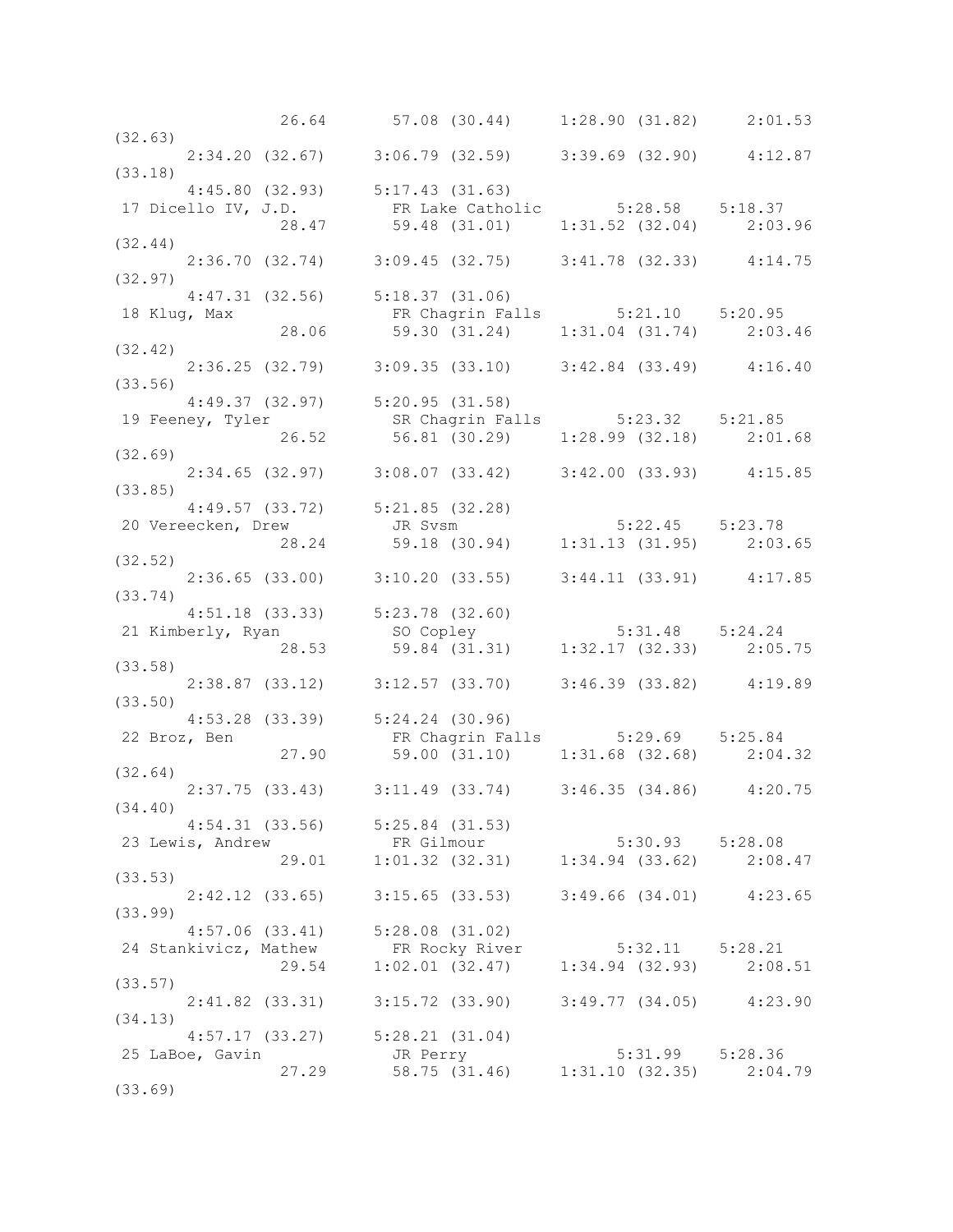|         |       | 2:38.37 (33.58) 3:12.41 (34.04) 3:46.33 (33.92) 4:20.64                                        |  |
|---------|-------|------------------------------------------------------------------------------------------------|--|
| (34.31) |       |                                                                                                |  |
|         |       | 4:55.02 (34.38) 5:28.36 (33.34)                                                                |  |
|         |       | 26 Ignasiak, Jack       JR Chagrin Falls       5:28.24   5:30.44                               |  |
|         |       | 27.04 58.13 (31.09) 1:31.03 (32.90) 2:04.78                                                    |  |
| (33.75) |       |                                                                                                |  |
|         |       | 2:39.30 (34.52) 3:13.75 (34.45) 3:48.76 (35.01) 4:23.66                                        |  |
| (34.90) |       |                                                                                                |  |
|         |       | $4:58.10(34.44)$ $5:30.44(32.34)$                                                              |  |
|         |       | 27 Applebaum, Ted 58.54 (30.87) 5:30.40 5:30.83<br>27.67 58.54 (30.87) 1:31.70 (33.16) 2:05.42 |  |
|         |       |                                                                                                |  |
| (33.72) |       |                                                                                                |  |
|         |       | $2:38.82$ (33.40) $3:13.31$ (34.49) $3:47.60$ (34.29) $4:22.35$                                |  |
| (34.75) |       |                                                                                                |  |
|         |       | $4:57.26$ (34.91) $5:30.83$ (33.57)                                                            |  |
|         |       | 28 Wodrich, Jacob<br>28.57 1:00.67 (32.10) 1:33.69 (33.02) 2:07.81                             |  |
|         |       |                                                                                                |  |
| (34.12) |       |                                                                                                |  |
|         |       | $2:41.90(34.09)$ $3:16.13(34.23)$ $3:50.81(34.68)$ $4:25.91$                                   |  |
| (35.10) |       |                                                                                                |  |
|         |       | $5:00.35$ (34.44) $5:31.61$ (31.26)                                                            |  |
|         |       | 29 Hartman, Eric SR Fairview Park 5:38.10 5:40.43                                              |  |
|         | 29.34 | $1:02.41$ (33.07) $1:36.72$ (34.31) $2:10.41$                                                  |  |
| (33.69) |       |                                                                                                |  |
|         |       | 2:45.52 (35.11) 3:20.01 (34.49) 3:55.33 (35.32) 4:30.87                                        |  |
| (35.54) |       |                                                                                                |  |
|         |       | $5:06.63$ (35.76) $5:40.43$ (33.80)                                                            |  |

### **Event 69 Boys 200 Yard Freestyle Relay Division 2**

=============================================================================  $=$  State: @ 1:24.47 2012 Lima Shawnee Risolvato, G.Diltz, Curl, Z.Diltz District: # 1:24.55 2/14/2018 Gates Mills Hawken, Hawken Z Hart, C Tecson, M Pioro, J Byrne School Seed Finals ============================================================================= == 1 Chagrin Falls 1:29.07 1:27.83 1) Cashy, John SR 2) Tropf, Michael JR 3) Broz, Parker SR 4) Reboul, Clark SR 21.67 43.38 (21.71) 1:05.83 (22.45) 1:27.83 (22.00) 2 Hunting Valley University Scho 1:29.59 1:28.27 1) Savage, Colin SR 2) Guruprasad, Prajwal SR 3) Faulkner, Carter SR 4) O'Brien, Jack SR 21.49 43.53 (22.04) 1:05.60 (22.07) 1:28.27 (22.67) 3 Gates Mills Hawken 1:34.59 1:29.70 1) Esposito, Jacob SO 2) Pioro, Philip SR 3) Reed, Donovan JR 4) Podrez, Alex JR 23.02 45.29 (22.27) 1:08.19 (22.90) 1:29.70 (21.51) 4 Rocky River 1:31.18 1:29.71 1) Carter, Aidan SO 2) Morris, Garrett SR 3) Devorace, Braden SO 4) Morris, Gallect N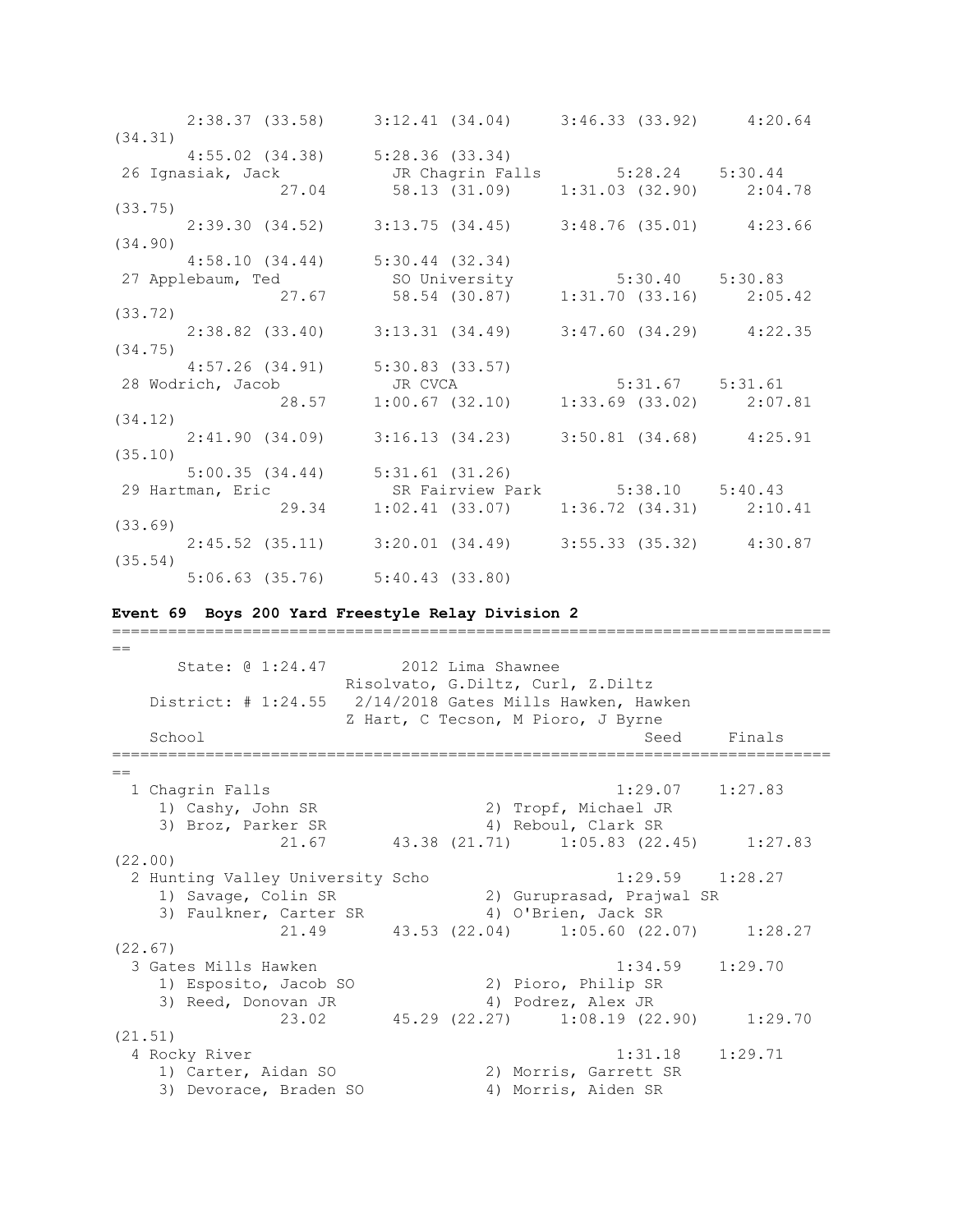23.27 46.63 (23.36) 1:09.07 (22.44) 1:29.71 (20.64) 5 Beachwood 1:32.99 1:29.74 1) Colmenares, Gabriel SR 2) Nguyen, Hoang JR<br>3) Bystrom. Grady JR 31, Hoang JR 41, Keverleber. Matthe 3) Bystrom, Grady JR (4) Keyerleber, Matthew SR 22.34 44.95 (22.61) 1:07.78 (22.83) 1:29.74 (21.96) 6 Canfield 1:30.87 1:30.17 1) Dietz, Luke SO 2) Burnett, Cameron FR 3) Fritz, Connor JR 4) Peckman, Matthew SR 22.98 46.46 (23.48) 1:08.73 (22.27) 1:30.17 (21.44) 7 Aurora 1:32.47 1:30.85 1) Hybil, Jon SO 2) Meyer, Nate SR 3) Good, Jacob SO 4) Zamary, Connor SO  $23.15$  46.14 (22.99) 1:08.57 (22.43) 1:30.85 (22.28) 8 Chardon 1:33.42 1:33.00 1) Kooyman, Mason SR 2) Bender, Nathan FR 3) Koenen, Lachlan JR (4) Rogers, Levi SO 23.42 46.88 (23.46) 1:09.96 (23.08) 1:33.00 (23.04) 9 Chardon Notre Dame Cathedral L 1:35.17 1:33.17 1) Ingram, Andrew SO 2) Petronzio, Michael SR 3) Ratka, Jonathan FR 4) King, Christian SR 23.60 47.68 (24.08) 1:10.76 (23.08) 1:33.17 (22.41) 10 Poland Seminary 1:35.23 1:34.60 1) Blasko, Van SO 2) Dunham, Derek FR 3) Wilson, Jason SR 4) Lattanzio, Chris FR 23.87 47.84 (23.97) 1:11.53 (23.69) 1:34.60 (23.07) 11 Archbishop Hoban 1:36.48 J1:34.60 1) Kurtz, Samuel JR 2) Smith, Parker FR 3) Listerman, Miles SR 4) Minick, Luke JR 24.30 48.73 (24.43) 1:12.06 (23.33) 1:34.60 (22.54) 12 Perry 1:36.31 1:35.74 1) Aguirre-Shaw, Mateo JR 32) LaBoe, Gavin JR 3) Culliton, Jason SR 4) Rinehart, Van SR 24.22 48.13 (23.91) 1:13.10 (24.97) 1:35.74 (22.64) 13 Bay Village Bay 1:39.83 1:38.24 1) Miedza, Simon SO 2) Dent, Charlie SO 3) Rosler, Matthew SO 4) Hewko, Mason SR 24.06 49.16 (25.10) 1:14.27 (25.11) 1:38.24 (23.97) 14 Akron St Vincent St Mary 1:38.84 1:38.32 1) Vereecken, Drew JR 2) Tomaszewski, Brendan SO 3) O'Connor, Matthew JR 4) Chicoski, Ethan SO 25.91 51.53 (25.62) 1:15.43 (23.90) 1:38.32 (22.89) 15 Independence 1:40.59 1:39.36 1) Rega, Thomas JR 2) Trombetta, Anthony JR 3) McGreal, Charlie FR 4) Sears, Grant SO 25.26 49.45 (24.19) 1:15.31 (25.86) 1:39.36 (24.05)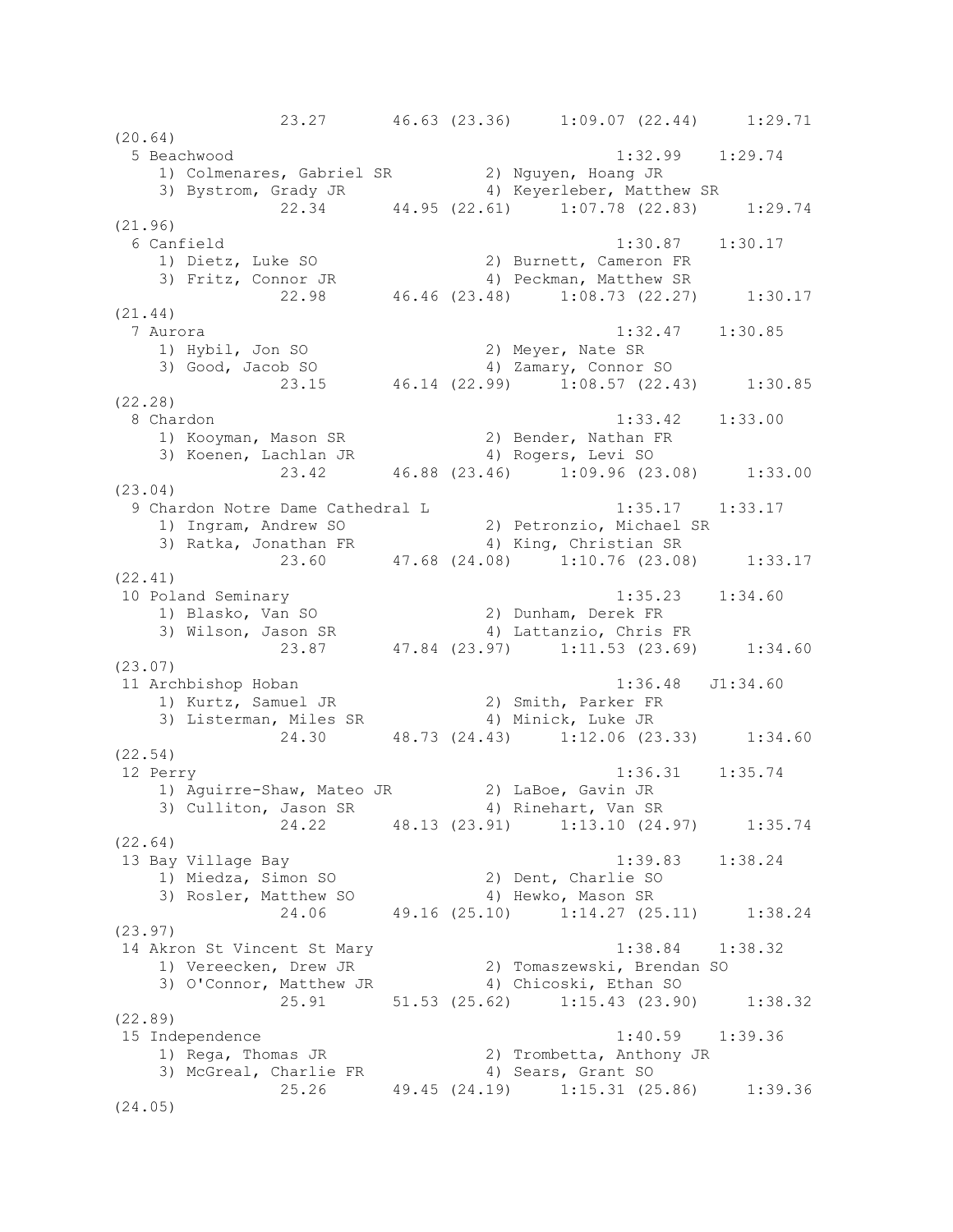16 Fairview Park Fairview 1:40.25 1:39.85 1) Black, Ian SR 2) Quinn, Connor JR 3) Hartman, Eric SR 4) Kreis, David JR 24.92 50.89 (25.97) 1:18.12 (27.23) 1:39.85 (21.73) 17 Chesterland West Geauga 1:40.17 1:40.51 1) Burdecki, Joshua JR 2) Contizano, CJ SR 3) Harvey, Eli SR 4) Aronov, Steven SR 24.75 51.39 (26.64) 1:15.89 (24.50) 1:40.51 (24.62) 18 Lodi Cloverleaf 1:40.98 1:40.76 1) Flora, Cooper JR 2) Hartsel, Cooper JR 3) Leatherman, Josh JR 4) Bittaker, Kevin SO 23.34 50.63 (27.29) 1:15.45 (24.82) 1:40.76 (25.31) 19 Elyria Catholic 1:42.73 1:40.91<br>1) Mahaffey, Kyle SR 2) Moore, Thomas FR 1) Mahaffey, Kyle SR<br>2) Mahaffey, Kyle SR 3) Brown, Ryan SR 4) Wells, Nick SR 24.92 51.29 (26.37) 1:17.34 (26.05) 1:40.91 (23.57) 20 Richfield Revere 1:41.26 1:43.20 1) Johnson, Tate FR 2) Banks, Carter JR 3) Campbell, Jackson SO 4) Boltz, Jack SR 26.81 53.64 (26.83) 1:18.79 (25.15) 1:43.20 (24.41)

### **Event 70 Boys 100 Yard Backstroke Division 2**

| $==$ |                        |                                                    |       |        |  |
|------|------------------------|----------------------------------------------------|-------|--------|--|
|      | State: @ 48.29         | 2016 Marrhew Masrquardt, Cinci SevenHills          |       |        |  |
|      |                        | District: # 49.08 2/21/2019 Owen Hanna, University |       |        |  |
|      | Name                   | Year School                                        | Seed  | Finals |  |
|      | ---------------------- |                                                    |       |        |  |
| $==$ |                        |                                                    |       |        |  |
|      | 1 Tekieli, Nicolas     | SR University                                      | 51.69 | 50.89  |  |
|      | 24.44                  | 50.89(26.45)                                       |       |        |  |
|      | 2 Cashy, John          | SR Chagrin Falls                                   | 56.72 | 53.67  |  |
|      | 25.67                  | 53.67 (28.00)                                      |       |        |  |
|      | 3 Wodrich, Josh        | SR CVCA                                            | 54.69 | 53.86  |  |
|      | 26.26                  | 53.86 (27.60)                                      |       |        |  |
|      | 4 Esposito, Jacob      | SO Hawken                                          | 56.06 | 54.26  |  |
|      | 25.97                  | 54.26 (28.29)                                      |       |        |  |
|      | 5 Fritz, Connor        | JR Canfield                                        | 54.83 | 54.28  |  |
|      | 25.84                  | 54.28 (28.44)                                      |       |        |  |
|      | 6 Morris, Madan        | SO Hawken                                          | 56.95 | 54.54  |  |
|      | 26.25                  | 54.54 (28.29)                                      |       |        |  |
|      | 7 Ratka, Jonathan      | FR Ndcl                                            | 55.56 | 54.70  |  |
|      | 26.37                  | 54.70 (28.33)                                      |       |        |  |
|      | 8 Rooney, Joshua       | SO Chagrin Falls                                   | 56.41 | 55.39  |  |
|      | 26.85                  | 55.39(28.54)                                       |       |        |  |
|      | 9 Broz, Parker         | SR Chagrin Falls                                   | 58.60 | 56.63  |  |
|      | 28.13                  | $56.63$ $(28.50)$                                  |       |        |  |
|      | 10 Munz, Bobby         | SO Chagrin Falls                                   | 59.31 | 56.72  |  |
|      | 27.15                  | 56.72 (29.57)                                      |       |        |  |
|      | 11 Good, Jacob         | SO Aurora                                          | 57.88 | 57.40  |  |
|      | 27.57                  | 57.40 (29.83)                                      |       |        |  |
|      | 12 Rogers, Levi        | SO Chardon                                         | 58.50 | 58.04  |  |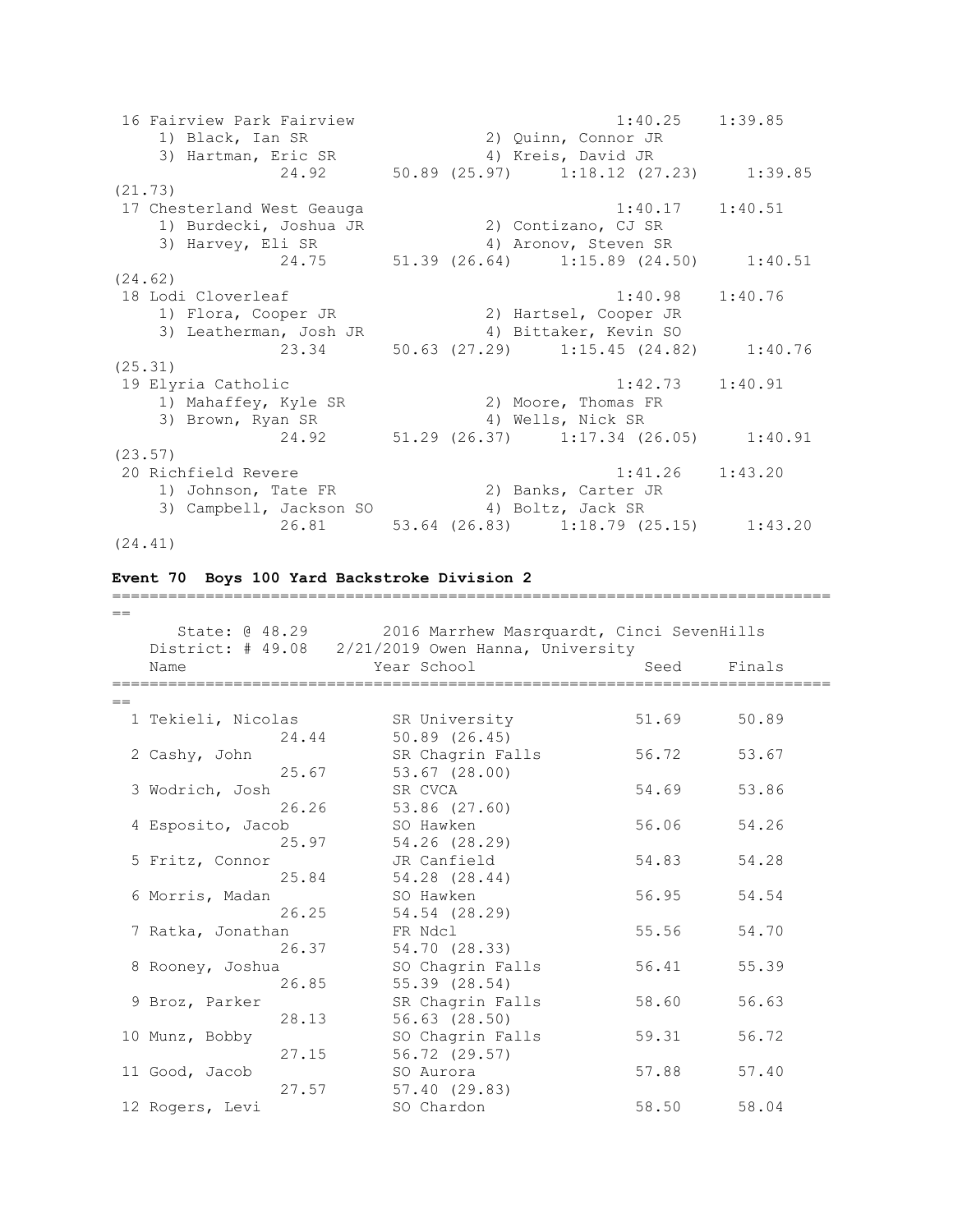| 27.92                | 58.04 (30.12)       |         |         |
|----------------------|---------------------|---------|---------|
| 13 Helms, Drew       | SO Rocky River      | 58.83   | 58.05   |
| 28.15                | 58.05 (29.90)       |         |         |
| 14 Kurtz, Andy       | SR Central Catholic | 59.64   | 58.39   |
| 27.98                | 58.39 (30.41)       |         |         |
| 15 Blasko, Van       | SO Poland           | 58.30   | 58.51   |
| 27.03                | 58.51 (31.48)       |         |         |
| 16 Leatherman, Josh  | JR Cloverleaf       | 59.31   | 59.13   |
| 28.45                | 59.13 (30.68)       |         |         |
| 17 O'Connell, Ryan   | FR Vasj             | 1:00.27 | 59.57   |
| 29.12                | 59.57 (30.45)       |         |         |
| 18 Madden, Jackson   | SR Copley           | 59.72   | 1:00.02 |
| 28.41                | $1:00.02$ $(31.61)$ |         |         |
| 19 Conde, Pablo      | SO Andrews Osborne  | 1:01.19 | 1:00.57 |
| 29.75                | $1:00.57$ (30.82)   |         |         |
| 20 Faulkner, Jack    | FR University       | 1:02.03 | 1:00.70 |
| 29.33                | 1:00.70(31.37)      |         |         |
| 21 Campbell, Jackson | SO Revere           | 1:02.64 | 1:01.52 |
| 30.41                | $1:01.52$ $(31.11)$ |         |         |
| 22 Wells, Nick       | SR Elyria Catholic  | 1:01.31 | 1:01.58 |
| 30.15                | $1:01.58$ (31.43)   |         |         |
| 23 Burdecki, Joshua  | JR West Geauga      | 1:03.39 | 1:01.69 |
| 29.94                | $1:01.69$ $(31.75)$ |         |         |
| 24 Yilmaz, Nart      | FR Rocky River      | 1:00.92 | 1:01.79 |
| 29.85                | $1:01.79$ (31.94)   |         |         |
| 25 Wilson, Jason     | SR Poland           | 1:01.33 | 1:02.27 |
| 30.52                | 1:02.27(31.75)      |         |         |
| 26 Lewis, Andrew     | FR Gilmour          | 1:03.39 | 1:02.34 |
| 30.33                | $1:02.34$ $(32.01)$ |         |         |
| 27 Rega, Thomas      | JR Independence     | 1:02.98 | 1:03.11 |
| 30.92                | 1:03.11(32.19)      |         |         |
| 28 Johnson, Michael  | JR Archbishop Hoban | 1:02.93 | 1:03.19 |
| 30.63                | $1:03.19$ (32.56)   |         |         |
| 29 Campbell, Logan   | SO CVCA             | 1:02.36 | 1:03.62 |
| 30.68                | $1:03.62$ $(32.94)$ |         |         |
| 30 Archer, Nickolas  | SO Tallmadge        | 1:02.85 | 1:04.57 |
| 30.94                | $1:04.57$ (33.63)   |         |         |

# **Event 71 Boys 100 Yard Breaststroke Division 2** =============================================================================

| State: 0 54.48<br>District: # 55.77 | 2019 CJ Layne, Bowling Green<br>2/2011 Andrew Malone, University |                     |         |  |
|-------------------------------------|------------------------------------------------------------------|---------------------|---------|--|
| Name                                | Year School                                                      | Seed                | Finals  |  |
|                                     |                                                                  |                     |         |  |
| 1 Mindek, Jared                     | JR Howland                                                       | 58.24               | 57.42   |  |
| 26.97                               | $57.42$ $(30.45)$                                                |                     |         |  |
| 2 Hertz, Joshua                     | JR Copley                                                        | 59.62               | 58.50   |  |
| 27.32                               | 58.50 (31.18)                                                    |                     |         |  |
| 3 Podrez, Alex                      | JR Hawken                                                        | 1:01.07             | 58.96   |  |
| 27.55                               | 58.96 (31.41)                                                    |                     |         |  |
| 4 Forsythe, Hunter                  | SR Hawken                                                        | 1:02.75             | 59.62   |  |
| 27.86                               | 59.62 (31.76)                                                    |                     |         |  |
| 5 Volk, Russell                     | SR CVCA                                                          | 1:01.83             | 1:00.94 |  |
| 28.68                               | $1:00.94$ (32.26)                                                |                     |         |  |
| 6 Liao, Donovan                     | JR Hawken                                                        | $1:02.78$ $1:00.96$ |         |  |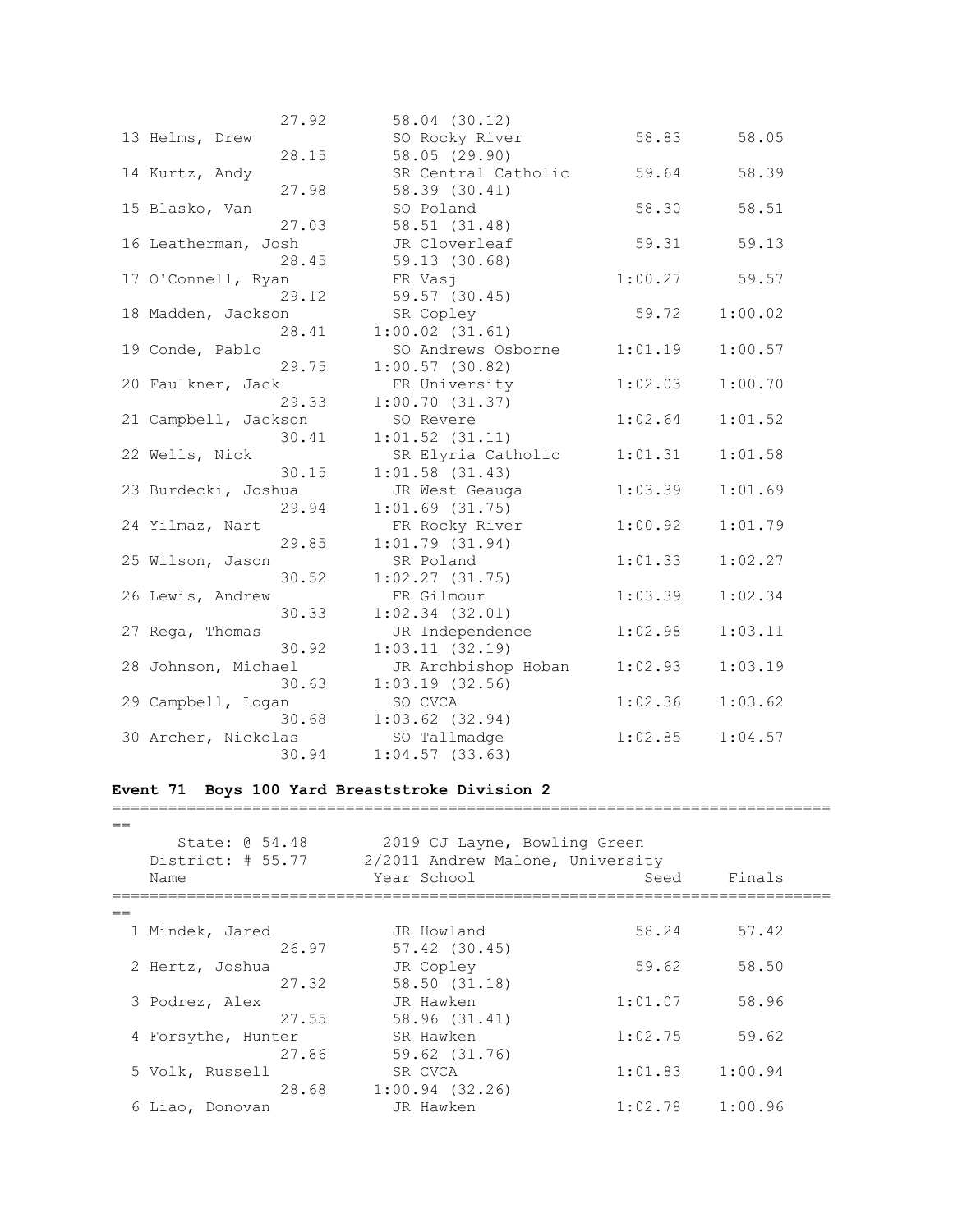|                       | 28.41 | 1:00.96(32.55)      |         |            |
|-----------------------|-------|---------------------|---------|------------|
| 7 Tropf, Michael      |       | JR Chagrin Falls    | 1:02.17 | 1:01.08    |
|                       | 28.53 | $1:01.08$ (32.55)   |         |            |
| 8 Hewko, Mason        |       | SR Bay              | 1:04.86 | 1:02.80    |
|                       | 29.11 | $1:02.80$ (33.69)   |         |            |
| 9 Pioro, Philip       |       | SR Hawken           | 1:05.08 | 1:03.72    |
|                       | 29.48 | $1:03.72$ $(34.24)$ |         |            |
| 10 McGrath, Daniel    |       | SO Copley           | 1:05.14 | 1:04.58    |
|                       | 30.35 | $1:04.58$ (34.23)   |         |            |
| 11 Sapochetti, Collin |       | JR Aurora           | 1:05.61 | 1:04.72    |
|                       | 30.38 | $1:04.72$ $(34.34)$ |         |            |
| 12 Hybil, Jon         |       | SO Aurora           | 1:05.72 | 1:04.82    |
|                       | 30.48 | $1:04.82$ $(34.34)$ |         |            |
|                       |       |                     |         |            |
| 13 Raudins, Bruno     |       | SR Kenston          | 1:06.28 | 1:04.86    |
|                       | 31.34 | $1:04.86$ (33.52)   |         |            |
| 14 Rooney, Joshua     |       | SO Chagrin Falls    | 1:07.52 | 1:04.93    |
|                       | 29.91 | $1:04.93$ (35.02)   |         |            |
| 15 Cowie, Flynn       |       | SO Revere           | 1:03.79 | 1:04.96    |
|                       | 29.98 | 1:04.96(34.98)      |         |            |
| 16 Schaab, Ty         |       | JR Canfield         | 1:07.83 | 1:05.13    |
|                       | 30.05 | 1:05.13(35.08)      |         |            |
| 17 Ornstein, Sam      |       | SO Beachwood        | 1:09.75 | 1:05.34    |
|                       | 29.82 | $1:05.34$ (35.52)   |         |            |
| 18 Burse, Patrick     |       | SO Alliance         | 1:07.00 | 1:05.54    |
|                       | 30.64 | $1:05.54$ $(34.90)$ |         |            |
| 19 Sullivan, Ian      |       | FR University       | 1:06.04 | 1:05.99    |
|                       | 30.21 | $1:05.99$ (35.78)   |         |            |
| 20 Bailey, Max        |       | FR Aurora           | 1:08.19 | 1:06.44    |
|                       | 30.87 | $1:06.44$ (35.57)   |         |            |
| 21 Kunz, Colin        |       | SR Marlington       | 1:10.10 | 1:07.11    |
|                       | 31.17 | 1:07.11(35.94)      |         |            |
| 22 Pesto, Max         |       | SR West Geauga      | 1:08.15 | 1:09.12    |
|                       | 33.08 | 1:09.12(36.04)      |         |            |
| 23 Wagner, Karl       |       | SO University       | 1:08.97 | 1:09.17    |
|                       | 31.93 | 1:09.17(37.24)      |         |            |
| 24 Walley, Giovanni   |       | FR Hubbard          | 1:08.81 | 1:09.18    |
|                       | 32.29 | 1:09.18(36.89)      |         |            |
| 25 Lewin, Benjamin    |       | JR Beachwood        | 1:09.74 | 1:09.43    |
|                       | 31.85 | 1:09.43(37.58)      |         |            |
| 26 Owens, Aiden       |       | FR University       | 1:10.01 | 1:10.04    |
|                       | 33.13 | 1:10.04(36.91)      |         |            |
| 27 Fritz, Henry       |       | SO Rocky River      | 1:08.70 | 1:10.06    |
|                       | 32.26 | 1:10.06(37.80)      |         |            |
| 28 Angelino, Matthew  |       | SO Chagrin Falls    | 1:10.42 | 1:10.34    |
|                       | 34.08 | $1:10.34$ (36.26)   |         |            |
| 28 Stuk, Benjamin     |       | JR Orange           | 1:09.96 | 1:10.34    |
|                       | 31.97 | $1:10.34$ (38.37)   |         |            |
| An, Eric              |       | SR Revere           | 1:05.06 | <b>DFS</b> |
|                       |       |                     |         |            |

# **Event 72 Boys 400 Yard Freestyle Relay Division 2**

### =============================================================================  $=$

State: @ 3:04.51 2016 Cincinnati Seven Hills H.Marquardt, Kalin, M.Marquardt, Hagemeister District: # 3:10.46 2/14/2018 Gates Mills Hawken, Hawken C Tecson, J Flores, M Pioro, J Byrne School Seed Finals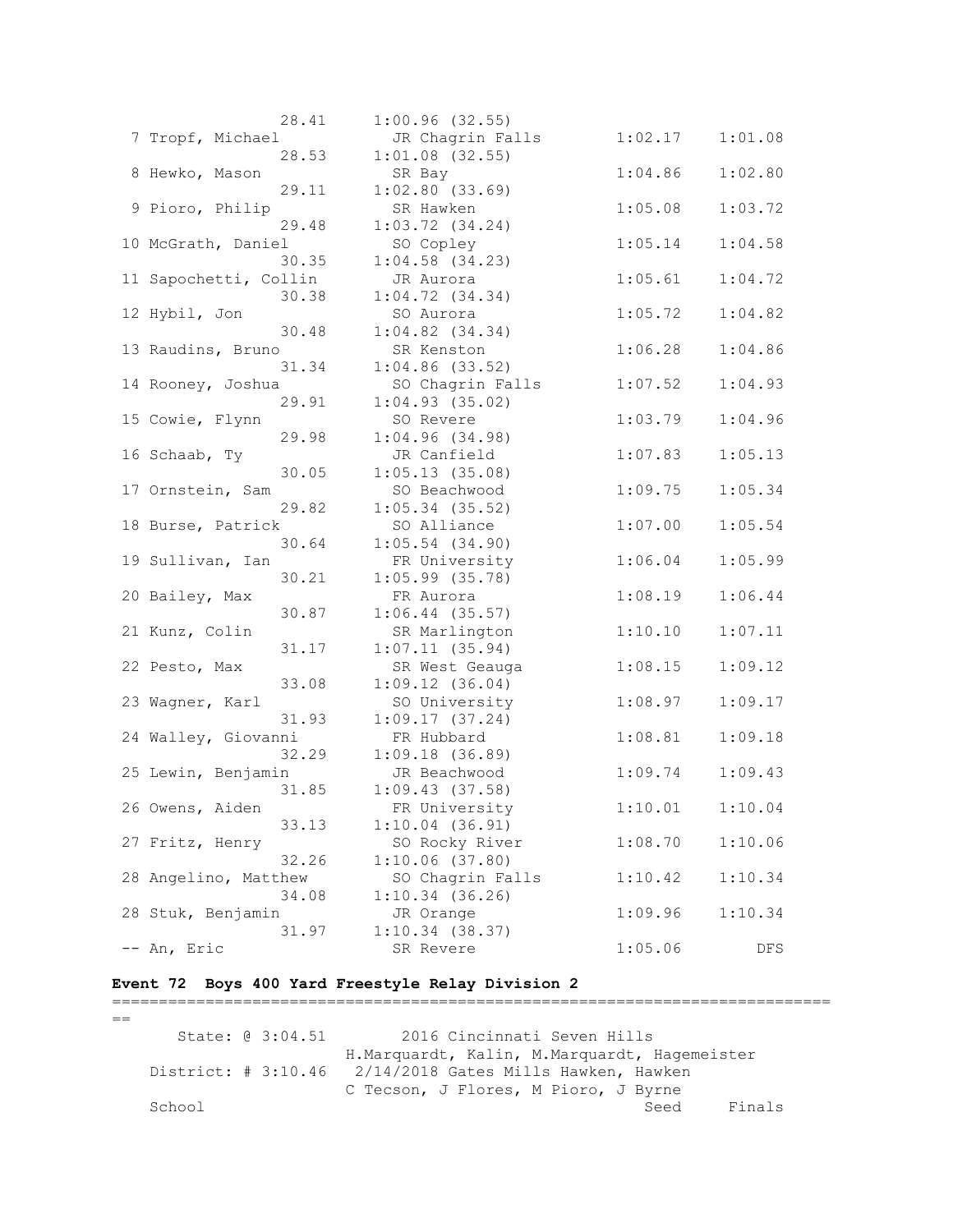=============================================================================  $=$  1 Hunting Valley University Scho 3:19.02 3:13.32 1) Tekieli, Nicolas SR 2) O'Brien, Jack SR 3) Faulkner, Carter SR 4) Applebaum, Frank SR 22.19 46.91 (46.91) 1:10.37 (23.46) 1:37.39 (50.48)  $2:00.11$  (22.72) 2:25.58 (48.19) 2:48.12 (22.54) 3:13.32 (47.74) 2 Gates Mills Hawken 3:21.82 3:13.84 1) Podrez, Alex JR 2) Dietz, Will SO 3) Butler, Michael JR 4) Brown, Connor JR 22.98 47.63 (47.63) 1:11.15 (23.52) 1:36.72 (49.09) 2:00.38 (23.66) 2:25.70 (48.98) 2:48.54 (22.84) 3:13.84 (48.14) 3 Chagrin Falls 3:23.99 3:17.75 1) Reboul, Clark SR 2) Munz, Bobby SO 3) Muckle, Zachary SO 4) Tropf, Michael JR 23.54 48.41 (48.41) 1:12.36 (23.95) 1:39.15 (50.74)  $2:02.59$  (23.44) 2:28.53 (49.38) 2:51.84 (23.31) 3:17.75 (49.22) 4 Rocky River 3:23.22 3:19.60 1) Carter, Aidan SO 2) Helms, Drew SO 3) Devorace, Braden SO 4) Morris, Aiden SR 24.28 51.62 (51.62) 1:15.98 (24.36) 1:43.39 (51.77) 2:06.82 (23.43) 2:32.74 (49.35) 2:54.89 (22.15) 3:19.60 (46.86) 5 Alliance 3:26.12 3:21.51 1) McKnight, Ryan SR 2) Gress, Tommy SR 3) Rose, Will SR 4) Shields, Michael SR 23.82 51.05 (51.05) 1:15.81 (24.76) 1:43.86 (52.81) 2:05.18 (21.32) 2:28.91 (45.05) 2:53.90 (24.99) 3:21.51 (52.60) 6 Beachwood 3:28.44 3:21.59 1) Keyerleber, Matthew SR 2) Bystrom, Grady JR<br>2) Neuven Heaps JR 2, Al Colmanasce Cabric 3) Nguyen, Hoang JR 4) Colmenares, Gabriel SR 23.53 50.04 (50.04) 1:14.02 (23.98) 1:40.89 (50.85) 2:05.04 (24.15) 2:32.46 (51.57) 2:55.16 (22.70) 3:21.59 (49.13) 7 Chardon 3:26.84 3:22.42 1) Kooyman, Mason SR 2) Bender, Nathan FR 3) Koenen, Lachlan JR 4) Rogers, Levi SO 23.98 51.01 (51.01) 1:15.88 (24.87) 1:43.28 (52.27) 2:07.16 (23.88) 2:33.14 (49.86) 2:56.47 (23.33) 3:22.42 (49.28) 8 Richfield Revere 3:27.09 3:23.31<br>1) An, Eric SR 2) Scott, Ryan SR<br>3) Cowie, Flynn SO 4) Modlik, James SR 1) An, Eric SR 2) Scott, Ryan SR 3) Cowie, Flynn SO 4) Modlik, James SR 24.33 52.69 (52.69) 1:16.82 (24.13) 1:43.53 (50.84)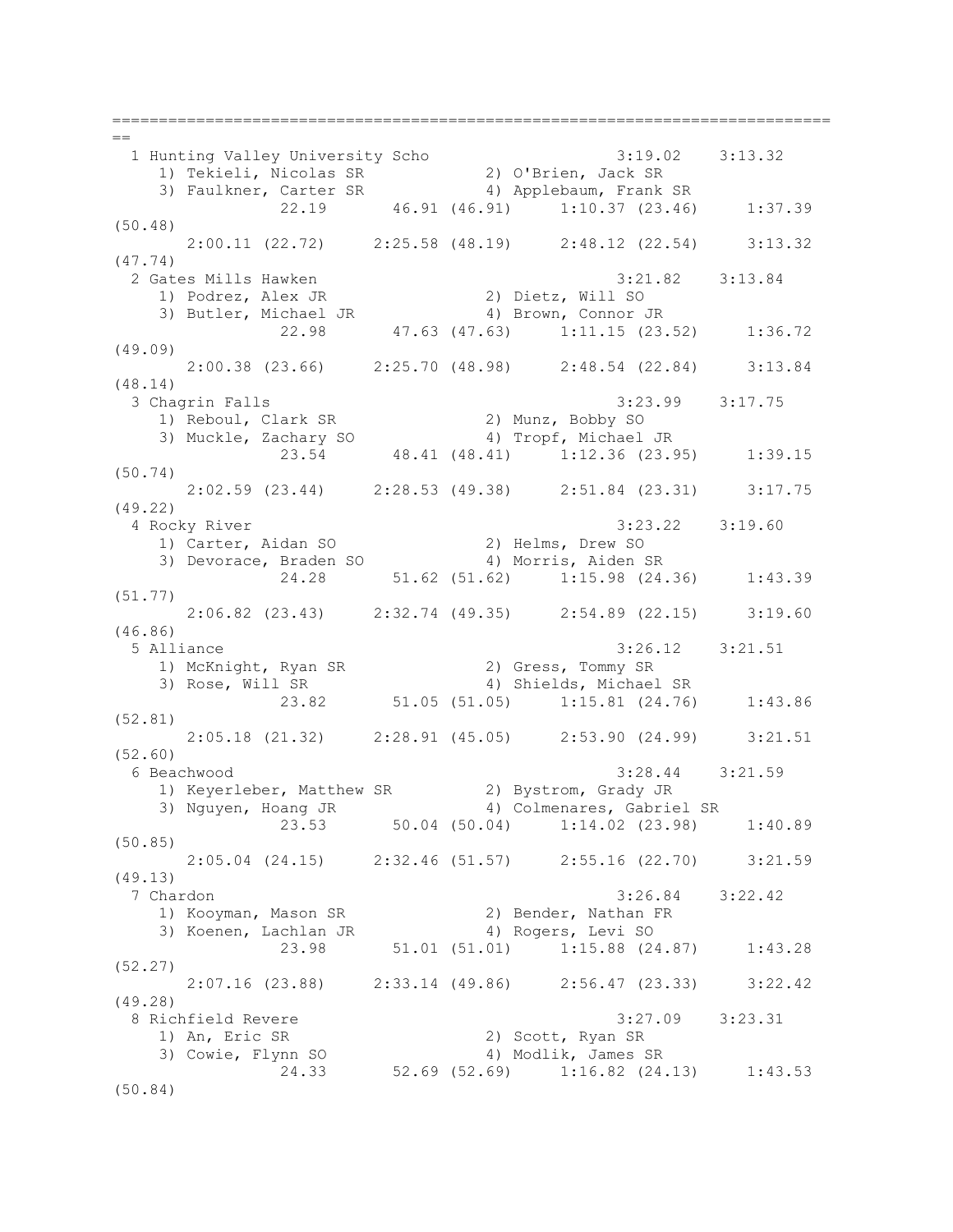2:07.37 (23.84) 2:34.20 (50.67) 2:57.64 (23.44) 3:23.31 (49.11) 9 Copley 3:29.20 3:23.75 1) Jones, Ricky JR 2) Madden, Jackson SR 3) McGrath, Daniel SO 4) Hertz, Joshua JR 24.24 51.23 (51.23) 1:15.52 (24.29) 1:43.24 (52.01) 2:07.33 (24.09) 2:34.52 (51.28) 2:58.16 (23.64) 3:23.75 (49.23) 10 Chardon Notre Dame Cathedral L 3:30.83 3:23.84 1) Ingram, Andrew SO 2) Petronzio, Michael SR 3) Ratka, Jonathan FR 4) King, Christian SR 24.20 50.70 (50.70) 1:15.56 (24.86) 1:42.95 (52.25) 2:07.10 (24.15) 2:34.45 (51.50) 2:57.99 (23.54) 3:23.84 (49.39) 11 Gates Mills Gilmour Academy 3:35.04 3:28.01 1) Bryant, Deaglan FR 2) Figurella, Alex SO 3) Lewis, Andrew FR 4) Vanone, Matt SR 24.35 52.59 (52.59) 1:16.82 (24.23) 1:43.60 (51.01)  $2:10.02$  (26.42)  $2:39.71$  (56.11)  $3:02.27$  (22.56)  $3:28.01$ (48.30) 12 Archbishop Hoban 3:35.74 3:28.41 1) Minick, Luke JR 2) Smith, Parker FR 3) Listerman, Miles SR 4) Buemi, Nicholas FR  $24.36$  50.83 (50.83) 1:15.91 (25.08) 1:43.68 (52.85) 2:08.20 (24.52) 2:36.44 (52.76) 3:01.69 (25.25) 3:28.41 (51.97) 13 Cuyahoga Valley Christian Acad 3:35.39 3:34.06 1) Wodrich, Jacob JR 2) Campbell, Logan SO 3) Volk, Russell SR 4) Wodrich, Josh SR 26.52 55.98 (55.98) 1:23.79 (27.81) 1:54.35 (58.37) 2:18.72 (24.37) 2:45.43 (51.08) 3:08.35 (22.92) 3:34.06 (48.63) 14 Aurora 3:39.63 3:35.86 1) New, Nate FR 2) Sapochetti, Collin JR 3) Ruehr, Nate SO 4) Meyer, Drew SO 25.42 53.66 (53.66) 1:20.13 (26.47) 1:48.97 (55.31) 2:14.31 (25.34) 2:42.14 (53.17) 3:07.77 (25.63) 3:35.86 (53.72) 15 Hubbard 3:39.30 3:37.45 1) Walley, Giovanni FR 2) Esposito, Sam SO 3) Grigsby, Ryan FR 4) Panozzo, Dominic SO 25.50 53.48 (53.48) 1:20.41 (26.93) 1:50.11 (56.63) 2:16.46 (26.35) 2:48.49 (58.38) 3:11.48 (22.99) 3:37.45 (48.96) 16 Perry 3:39.78 3:37.52 1) Aguirre-Shaw, Mateo JR 32) LaBoe, Gavin JR 3) Culliton, Jason SR 4) Rinehart, Van SR  $25.93$   $56.15$   $(56.15)$   $1:21.11$   $(24.96)$   $1:49.39$ (53.24)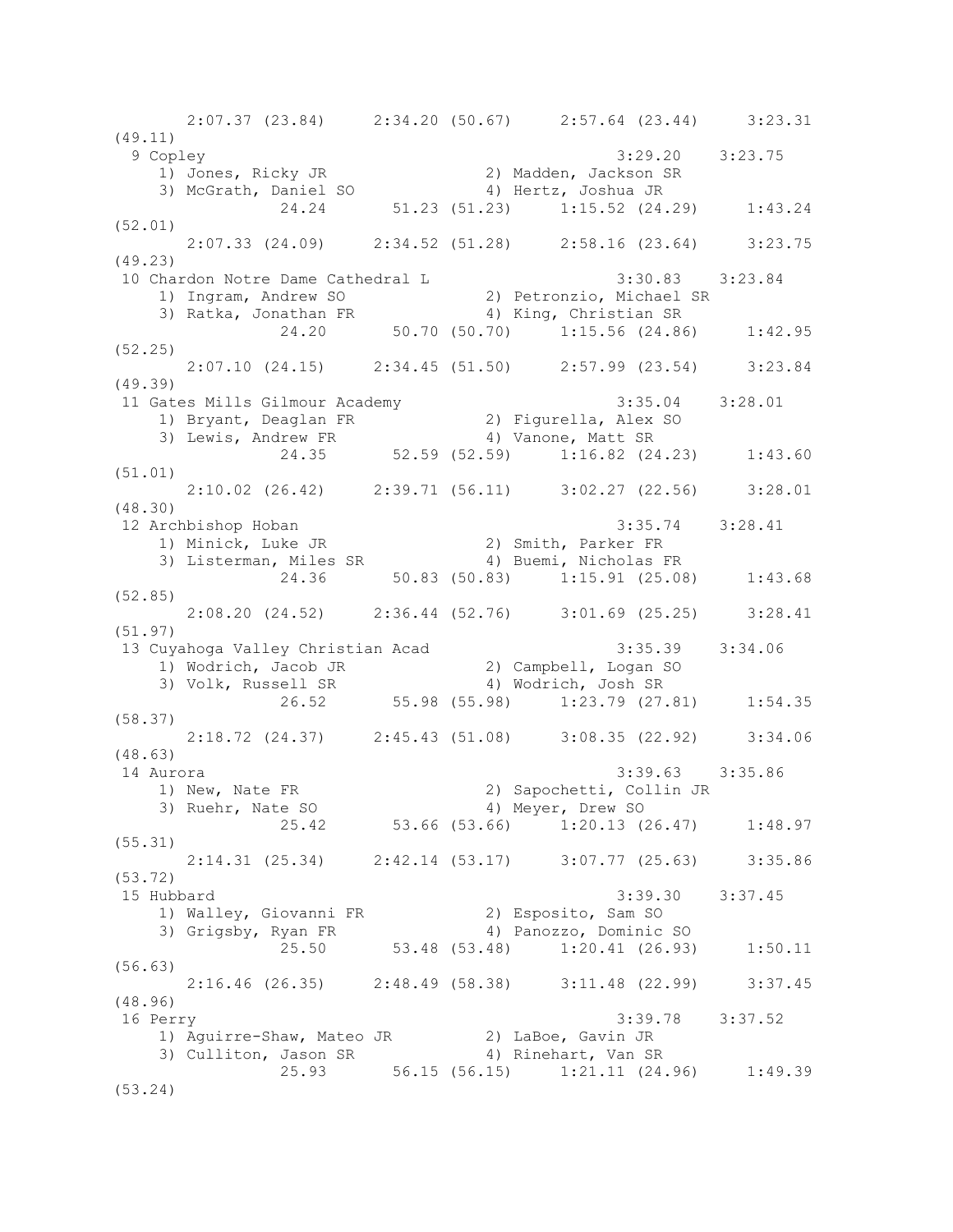2:16.08 (26.69) 2:46.37 (56.98) 3:10.26 (23.89) 3:37.52 (51.15) 17 Canton Central Catholic 3:42.15 3:38.43 1) Kurtz, Andy SR 2) Minarcheck, Jaden JR<br>3) Moorhead, Ethan FR 3) Belden, Jack JR 3) Moorhead, Ethan FR 4) Belden, Jack JR 25.95 54.45 (54.45) 1:20.27 (25.82) 1:48.79 (54.34) 2:16.72 (27.93) 2:47.41 (58.62) 3:11.21 (23.80) 3:38.43 (51.02) 18 Canfield 3:44.96 3:38.97 1) Burnett, Cameron FR 2) Hernandez, Santiago SO 3) Hernandez, Ruben SO 4) Schaab, Ty JR 25.64 53.12 (53.12) 1:18.33 (25.21) 1:47.84 (54.72) 2:13.82 (25.98) 2:44.33 (56.49) 3:09.80 (25.47) 3:38.97 (54.64) 19 Fairview Park Fairview 3:42.69 3:42.51 1) Black, Ian SR 2) Hartman, Eric SR 3) Kreis, David JR 4) Quinn, Connor JR 27.14 58.95 (58.95) 1:27.10 (28.15) 1:57.85 (58.90) 2:20.74 (22.89) 2:45.36 (47.51) 3:12.51 (27.15) 3:42.51 (57.15) 20 Lodi Cloverleaf 3:43.41 3:47.11 1) Leatherman, Josh JR 2) Hartsel, Cooper JR 3) Bittaker, Kevin SO 4) Flora, Cooper JR 26.96 56.52 (56.52) 1:25.57 (29.05) 1:58.24 (1:01.72) 2:24.63 (26.39) 2:54.73 (56.49) 3:19.02 (24.29) 3:47.11 (52.38) Combined Team Scores - Division 2 - Through Event 72 1. Gates Mills Hawken 972 2. Shaker Hts Hathaway Brown 372 3. Hunting Valley University Scho 343.5

| 4. Chagrin Falls                   | 341   |
|------------------------------------|-------|
| 5. Gates Mills Gilmour Academy     | 230   |
| 6. Copley                          | 188   |
| 7. Beachwood                       | 183.5 |
| 8. Rocky River                     | 160   |
| 9. Bay Village Bay                 | 131   |
| 10. Chagrin Falls Kenston          | 121   |
| 11. Pepper Pike Orange             | 119   |
| 11. Archbishop Hoban               | 119   |
| 13. Canfield                       | 118   |
| 14. Aurora                         | 114   |
| 15. Chardon                        | 91    |
| 16. Richfield Revere               | 74    |
| 17. Alliance                       | 73.5  |
| 18. Poland Seminary                | 70    |
| 19. Alliance Marlington            | 69    |
| 20. Cleveland Heights Beaumont     | 61    |
| 21. Shaker Hts Laurel              | -60   |
| 22. Cuyahoga Valley Christian Acad | 59    |
| 23. Fairview Park Fairview         | 57    |
| 24. Chardon Notre Dame Cathedral L | 50.5  |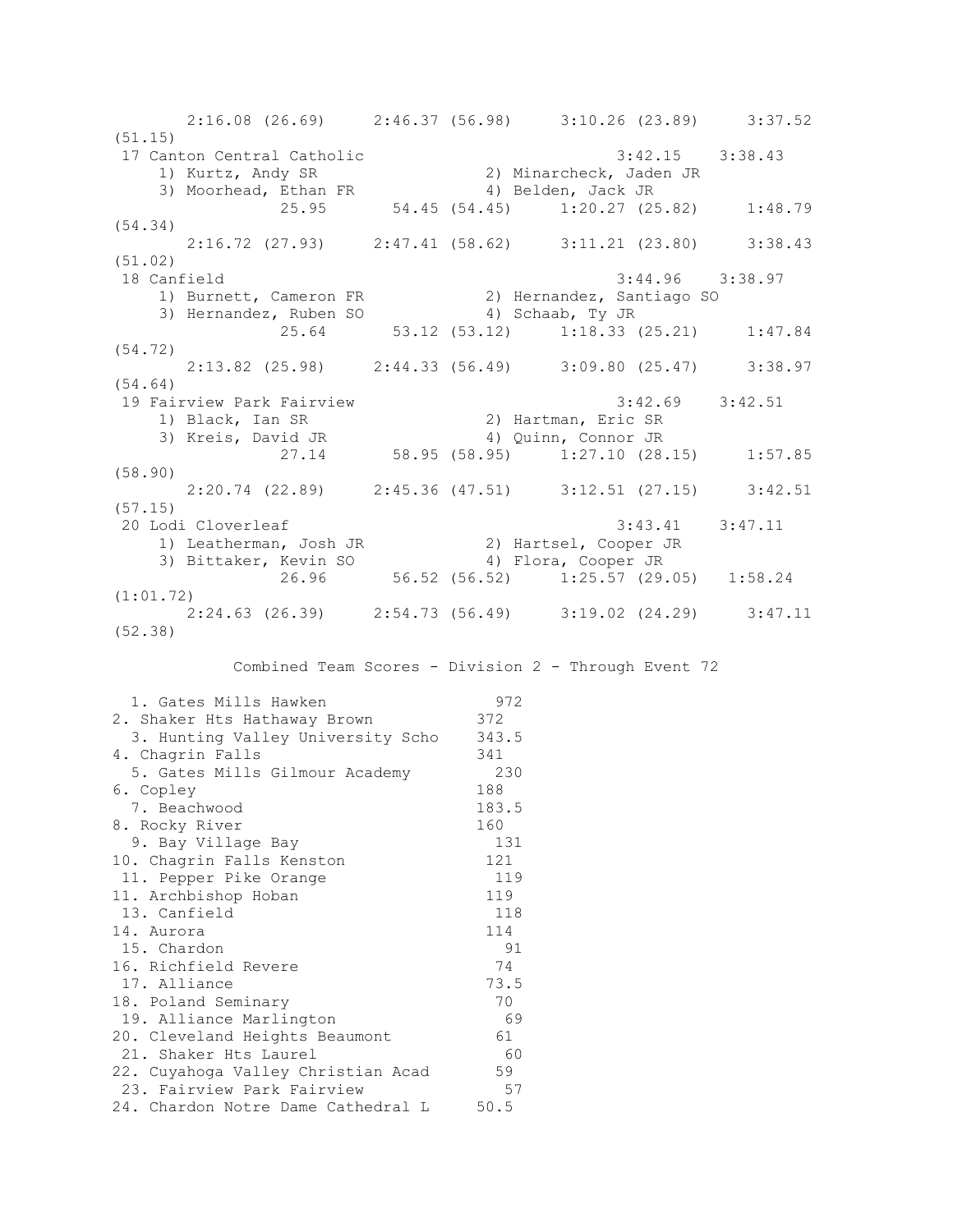| 25. Elyria Catholic            | 42 |  |
|--------------------------------|----|--|
| 25. Perry                      | 42 |  |
| 27. Canton Central Catholic    | 36 |  |
| 27. Beloit West Branch         | 36 |  |
| 29. Warren Howland             | 35 |  |
| 30. Mentor Lake Catholic       | 34 |  |
| 31. Kirtland                   | 33 |  |
| 31. Chesterland West Geauga    | 33 |  |
| 33. Loudonville                | 29 |  |
| 33. Hubbard                    | 29 |  |
| 35. Cuyahoga Heights           | 27 |  |
| 36. Padua Franciscan           | 20 |  |
| 37. Youngstown Liberty         | 19 |  |
| 38. Columbiana Crestview       | 18 |  |
| 39. Lodi Cloverleaf            | 12 |  |
| 40. Medina Buckeye             | 9  |  |
| 41. Akron St Vincent St Mary   | 6  |  |
| 42. Geneva                     | 5  |  |
| 43. Independence               | 4  |  |
| 44. Youngstown Cardinal Mooney | 3  |  |
| 45. Jefferson Area             | 1  |  |

Women - Division 2 - Team Rankings - Through Event 72

| 1. Gates Mills Hawken          | 543          |
|--------------------------------|--------------|
| 2. Shaker Hts Hathaway Brown   | 372          |
| 3. Gates Mills Gilmour Academy | 175          |
| 4. Chagrin Falls               | 116          |
| 5. Pepper Pike Orange          | 111          |
| 6. Copley                      | 108          |
| 7. Chagrin Falls Kenston       | 92           |
| 8. Bay Village Bay             | 89           |
| 9. Archbishop Hoban            | 80           |
| 10. Alliance Marlington        | 69           |
| 11. Cleveland Heights Beaumont | 61           |
| 12. Shaker Hts Laurel          | 60           |
| 13. Beachwood                  | 42           |
| 14. Elyria Catholic            | 39           |
| 15. Beloit West Branch         | 36           |
| 16. Mentor Lake Catholic       | 34           |
| 17. Kirtland                   | 33           |
| 18. Poland Seminary            | 31           |
| 19. Loudonville                | 29           |
| 19. Canton Central Catholic    | 29           |
| 21. Cuyahoga Heights           | 27           |
| 21. Fairview Park Fairview     | 27           |
| 23. Chesterland West Geauga    | 25           |
| 23. Perry                      | 25           |
| 25. Padua Franciscan           | - 20         |
| 26. Columbiana Crestview       | 18           |
| 27. Richfield Revere           | 17           |
| 28. Medina Buckeye             | 9            |
| 29. Lodi Cloverleaf            | 4            |
| 30. Youngstown Cardinal Mooney | 3            |
| 31. Jefferson Area             | $\mathbf{1}$ |